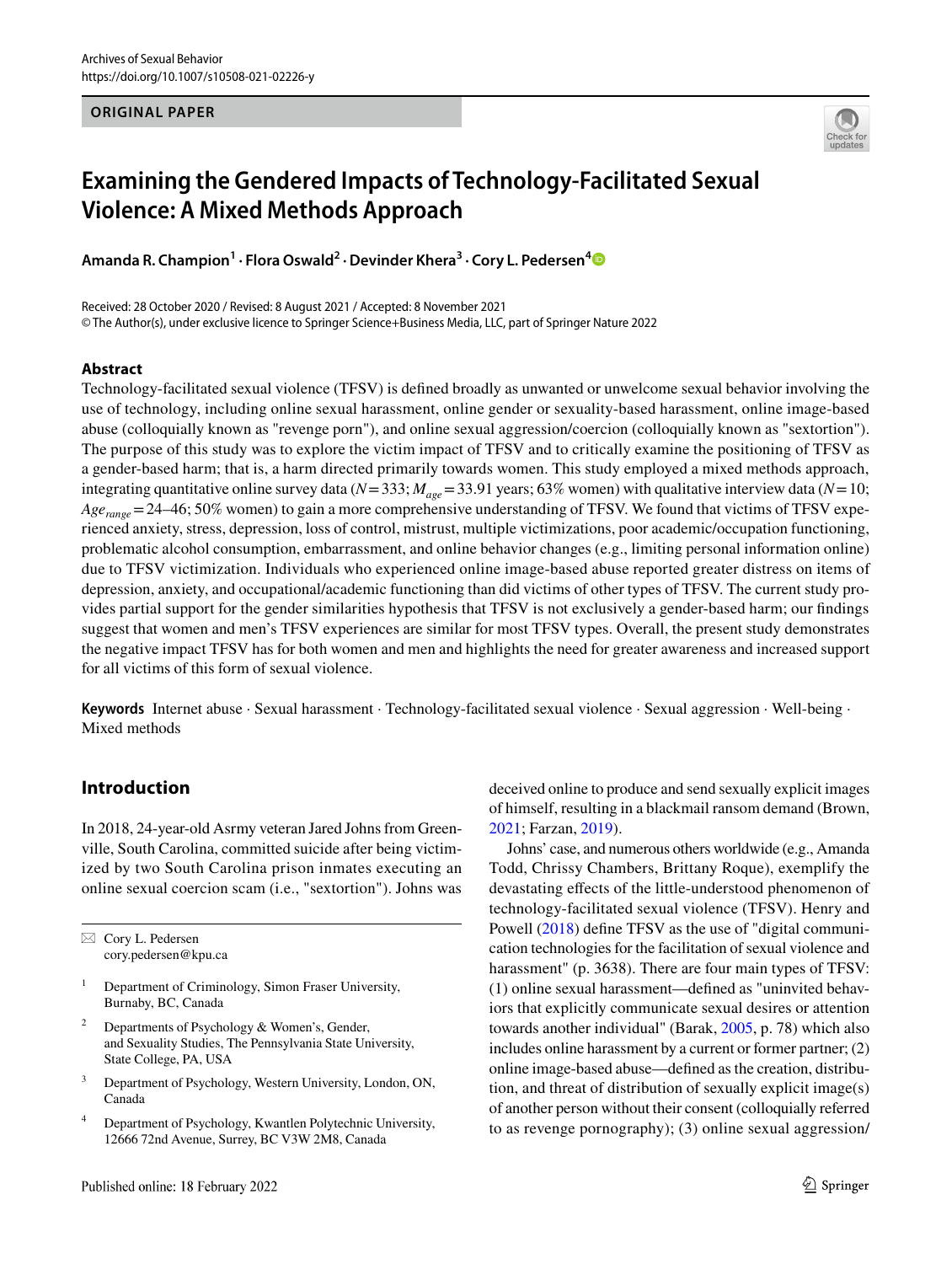coercion—obtaining "sexual cooperation by putting some kind of pressure on a victim" (Barak, [2005,](#page-15-1) p. 80) or creating, distributing, or threatening to distribute an image/video of a non-consensual sexual experience; and (4) online gender and sexuality-based harassment—defned as harassment (i.e., unwelcome comments that insult or cause discomfort to another individual) on the basis of a person's gender, sexuality, or sexual orientation (Powell & Henry, [2016\)](#page-16-2).

### **Defning Technology‑Facilitated Sexual Violence**

Scholars have stated that "researchers studying this topic have not yet reached a consensus on the defnition of TFSV despite an increase in the number of empirical studies investigating it" (Patel & Roesch, [2020\)](#page-16-3). Powell and Henry's ([2016\)](#page-16-2) conceptualization and operationalization of TFSV using the Technology-Facilitated Sexual Violence Victimization Scale offers a clear, behaviorally-specific, and broad range of online sexually abusive behaviors, which encompass actions such as "sending unsolicited nude pictures, harassing an individual online because of their gender and/or sexuality, and circulating sexually-explicit images of an individual without their consent" (Snaychuk & O'Neill, [2020](#page-17-0), p. 984).

Given the lack of conceptual and operational consistency among various studies in the feld of technology and sexual violence (Snaychuk & O'Neill, [2020\)](#page-17-0), we elected to use Powell and Henry's [\(2016\)](#page-16-2) defnition of TFSV (see online supplemental materials for the full TFSV Victimization Scale) to facilitate comparisons between studies. However, we note limitations of this operationalization, such as the assumption of mutual exclusivity, as well as the lack of a cyberstalking domain. Further, we acknowledge that scholars debate the inclusion of sexual harassment in the defnition of sexual violence; however, we argue that this inclusion is consistent with international norms, such as defnitions used by the United Nations, who include sexual harassment as a form of sexual violence (United Nations Human Rights Office of the High Commissioner, [1993\)](#page-17-1). Despite these limitations, we draw upon Powell and Henry's ([2016](#page-16-2)) conceptualization of TFSV to understand victim impacts and examine claims of TFSV as a gender-based harm—indeed, claims of TFSV as a gender-based harm have largely emerged within Powell and Henry's framework, thus we utilize the same framework to scrutinize these claims.

#### **Impacts of Technology‑Facilitated Sexual Violence**

Several highly publicized cases of TFSV have incited concern regarding this growing criminal phenomenon (Diebelius, [2017;](#page-16-4) Kaye, [2010;](#page-16-5) Mungin, [2012;](#page-16-6) Zeidler, [2014\)](#page-17-2). A substantial body of academic literature exists on cyberbullying, cyberstalking, and cyberpornography (Henry & Powell, [2015\)](#page-16-7). Although there is a developing research base for TFSV

perpetrated against children and adolescents, there remains a lack of research regarding the impacts associated with TFSV victimization among adults (Henry & Powell, [2018](#page-16-1)); accordingly, experts have called for increased research on adult TFSV victimization (e.g., Powell & Henry, [2016](#page-16-2)).

Understanding the impact of TFSV victimization is complicated by this lack of literature and by the broad nature of TFSV, which encompasses many forms of digital violence which have been variously studied and defned (see Henry & Powell, [2015](#page-16-7); Powell & Henry, [2016](#page-16-2)). Among the few studies available on adult psychosocial outcomes, victimization has negative impacts on a broad range of well-being measures. For example, in a sample of adult women victims of online image-based abuse, Bates ([2017\)](#page-15-2) found victimization to be associated with detrimental mental health outcomes, including depression, anxiety, post-traumatic stress disorder, suicidal ideation, substance use issues, and negative interpersonal impacts. Cripps [\(2016](#page-16-8)) similarly found TFSV victimization (broadly defned and encompassing all types of TFSV outlined above) to be associated with depression, anxiety, stress, and symptoms of post-traumatic stress disorder among adult women. Finally, Champion et al. [\(2021](#page-16-9)) found that broadly defned TFSV victimization increased suicidality serially through bullying, depression, and perceived burdensomeness—suggesting a cascade of victimization experiences among adult women and men. Though these works provide a foundation for understanding the psychological and interpersonal impact of TFSV victimization, there remains a lack of comprehensive research on the experiences of men who are victims of TFSV.

#### **The Focus on Women in Technology‑Facilitated Sexual Violence Victimization Research**

A feminist perspective has driven the few studies available on adult victims of TFSV (see Bates, [2015;](#page-15-3) Henry & Powell, [2015](#page-16-7)) and has centred around two interrelated explanations of TFSV as a gendered harm: (1) women are disproportionately victims of TFSV compared to men, and (2) the negative impacts associated with TFSV are gendered, such that women experience greater harm associated with TFSV due to antiquated sexual roles and myths embedded within society (i.e., the sexual double standard, Bates, [2015](#page-15-3); Henry & Powell, [2015](#page-16-7); Powell & Henry, [2016\)](#page-16-2).Overall, researchers have suggested that "TFSV is fundamentally an issue of gender" (Henry & Powell, [2016](#page-16-10), p. 399) primarily perpetrated against women within a broader societal context of rape culture, victim-blaming, and hegemonic masculinity (Bates, [2015\)](#page-15-3).

While feminist TFSV work explicitly acknowledges that this gendered nature can extend to male victims—for example, through denigration of masculinity in male TFSV victimization (e.g., Powell & Henry, [2016\)](#page-16-2)—existing research has focused predominately on women's victimization experiences.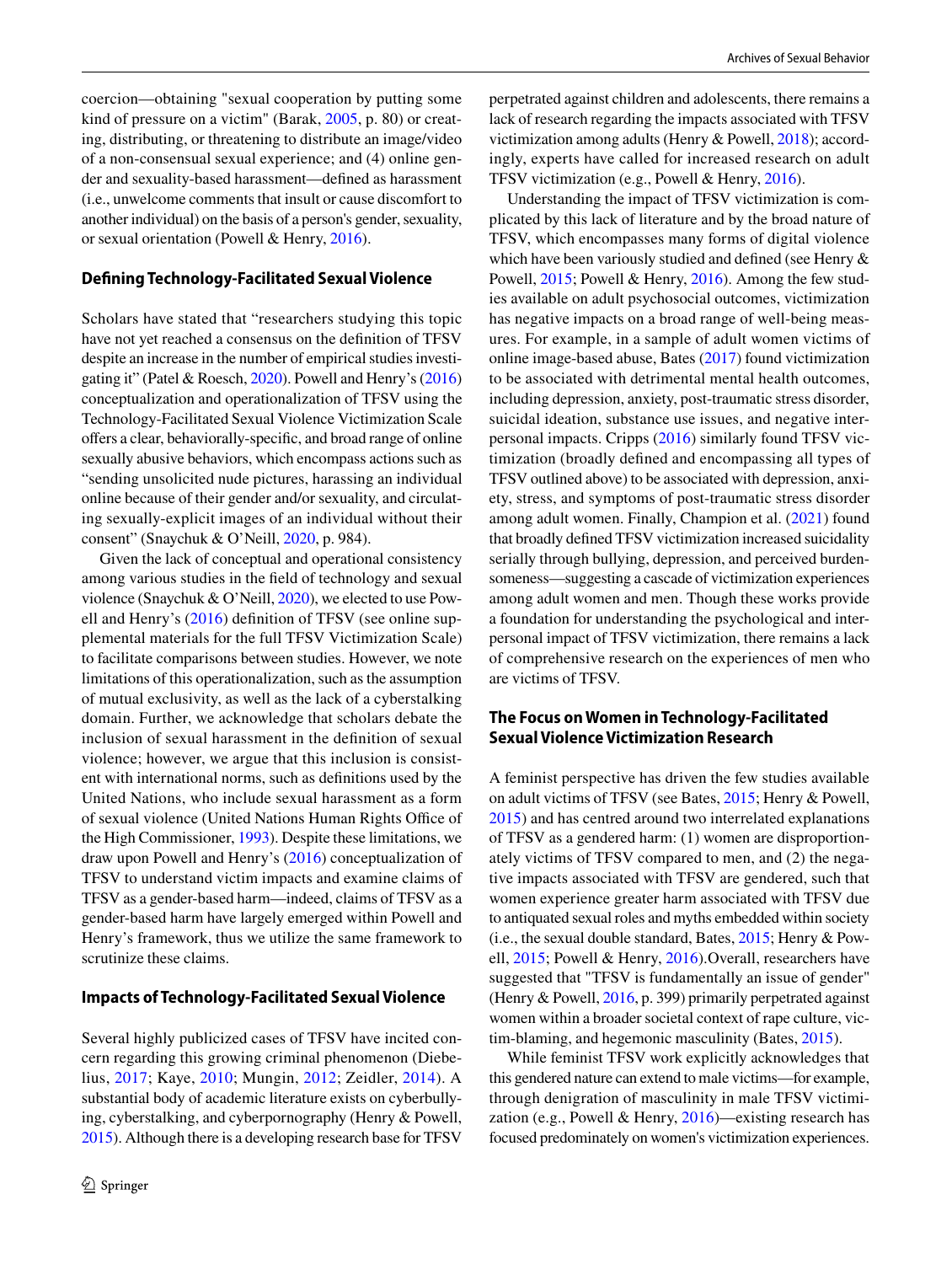It has been suggested that this bias is due to women's overrepresentation as victims of TFSV (Henry & Powell, [2015](#page-16-7)), however, victimization rates remain unclear. Some literature suggests that women are indeed overrepresented among TFSV victims; for example, the non-proft organization Without My Consent (WMC) released preliminary survey data on the prevalence of various forms of online harassment and reported that approximately 83% of victims of online harassment are women (Taube et al., [2014\)](#page-17-3). Likewise, a 2013 report by Working to Halt Online Abuse (WHOA, [2013](#page-17-4)) revealed that 80% of online harassment and stalking victims were women.<sup>[1](#page-2-0)</sup> In an online survey of 1272 Australian young adults, women were 3.5 times more likely to experience technology-facilitated sexual harassment than men (Douglass et al., [2018\)](#page-16-11).

Other work, however, suggests a more complex relationship between gender and TFSV. Updated WHOA statistics from [2013](#page-17-4) show that 60% of women and 40% of men reported being victims of online harassment. In an online survey of 2956 Australian adults, women and men reported similar lifetime TFSV victimization (Powell & Henry, [2016](#page-16-2)). Together these fndings suggest a relatively high degree of similarity in rates of TFSV experiences by gender. Possible explanations for inconsistent results regarding gendered victimization across studies include diferences in a volunteer bias, response bias between women and men, sampling procedures, and defnitions of TFSV or online harassment; generally, women may be more willing than men to participate in victimization research or disclose victimization status (e.g., Helgeson, [2012](#page-16-12)).

### **Pathways to Extending Technology‑Facilitated Sexual Violence Research**

Research evaluating sex diferences in traumatic experiences (e.g., Tolin & Foa,  $2006$ ) demonstrates that it is imperative to factor in variations in the types of TFSV victimizations of women and men. Although some research suggests that women and men report comparable lifetime experiences with TFSV, Powell and Henry ([2016\)](#page-16-2) report that a higher proportion of women indicate their TFSV experiences as moderately to extremely upsetting, interpreting this to suggest that women's experiences are more distressing due to their relative position in society. However, Powell and Henry's measurement terminology may pose a gender bias in and of itself; participants were asked to indicate, regarding their TFSV victimization experience, "how upsetting was the TFSV experience?" on a 5-point response scale ranging from *not at all upsetting* to *extremely upsetting* (Powell & Henry, [2016,](#page-16-2) p. 17). It remains unclear whether the term "upsetting" is itself gender neutral.

Men in the study may have been less likely to admit being extremely "upset" by their TFSV experience, as this emotion runs contrary to traditional gender-role norms, which often position masculinity as stoic (Schippers, [2007\)](#page-17-6). Further, this question assumes that the TFSV harm experienced by women and men manifests in the same singular emotion, that of being "upset." Although women in Powell and Henry's [\(2016](#page-16-2)) study reported feeling more upset after a TFSV experience, men may attribute diferent emotions to their experience, such as anger or embarrassment, which were not assessed.

Using a single general question to represent the total harm associated with a TFSV experience for both women and men refects a methodological limitation; to use this one question as support for the claim that TFSV is more distressing for women is problematic. In sum, results indicating that men are less "upset" by their TFSV experience should not be used to conclude that men experience no or lesser harm due to TFSV. Comparable methodological criticisms have been levelled regarding gender diferences in rates of depression, as the manifestation of depressive symptoms vary between women and men (Bennett et al., [2005](#page-15-4); Khan et al., [2002](#page-16-13)), leading to an underrepresentation of rates of depression among men (Helgeson, [2012](#page-16-12)). Research on gender diferences between victims of online image-based abuse (i.e., non-consensual pornography) indicates significant differences in somatic symptoms; women experience greater adverse impacts than men, yet no diferences are found on measures of psychological well-being (see Ruvalcaba & Eaton, [2020\)](#page-16-14).

Likewise, the presentation of emotion in the aftermath of TFSV victimization may vary between women and men, potentially leading to an underrepresentation of the negative impacts associated with TFSV in men. Further, Powell and Henry ([2016\)](#page-16-2) found that a greater proportion of men experienced sexuality or gender-based online harassment, while a greater proportion of women experienced online sexual harassment related to unsolicited sexual images, comments, or messages. Psychosocial outcomes of these diferent forms of TFSV may account for difering fndings in reported upset following victimization. Accordingly, we considered a broad range of questions for women and men that hopefully encompassed a more diverse range of negative impacts associated with TFSV victimization.

Overall, existing literature has failed to comprehensively capture the psychosocial impacts of TFSV victimization, particularly concerning men's victimization experiences. Further, the inconsistent operationalizations of TFSV in prior literature render the nature and extent of harm associated with victimization challenging to understand. The impact of the various primary forms of TFSV, as defined by Henry and Powell ([2018\)](#page-16-1), remains unclear. However, given the dire outcomes associated with TFSV victimization, including suicidality (see Statistics were based on completed demographic questionnaires.<br>
Champion et al., [2021](#page-16-9)), it is crucial to develop an in-depth intervalsed this information voluntarily to WHOA when report

<span id="page-2-0"></span>Victims provided this information voluntarily to WHOA when reporting a complaint.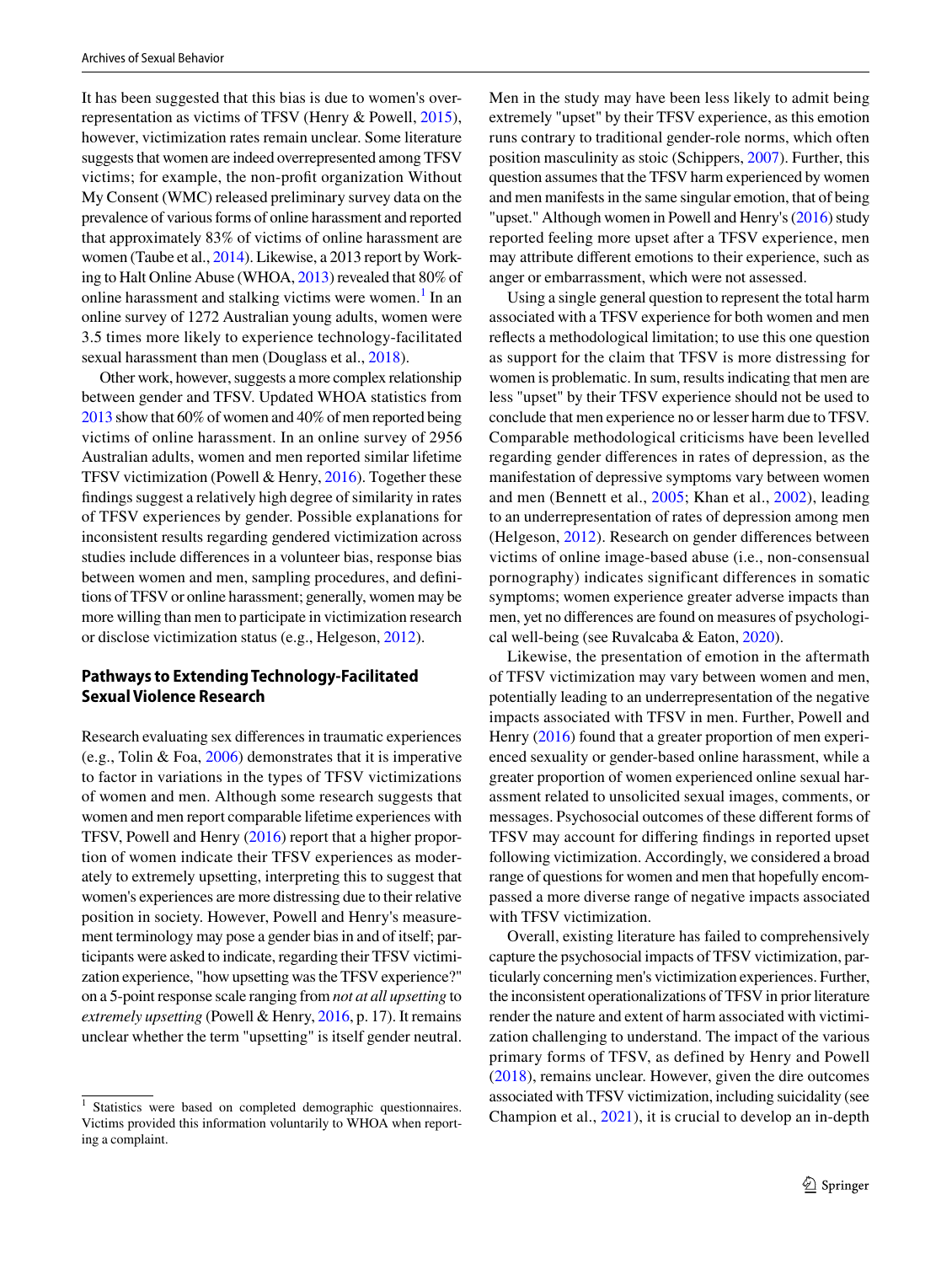understanding of the impact of TFSV victimization to inform potential interventions.

Provided our argument set out above, in the current work we hold a diferent perspective, conducive with the gender similarities hypothesis that posits "that males and females are similar on most, but not all psychological variables" (Hyde, [2005,](#page-16-15) p. 581). Like Hyde, we support the argument "that overinfated claims of gender diference carry substantial costs" (p. 581). In the present context of TFSV victimization, the "cost" or consequence of this overinfated claim of gender diference includes the reinforcement of essentialized gender stereotypes that women are psychologically vulnerable and that men are not; additionally, this claim may render men unable to receive appropriate support following victimization experiences. In tune with contemporary feminist theorizing, we posit that assessing gender similarities, rather than diferences, can promote representation and inclusion, and have positive downstream translational impacts (see Cole, [2009](#page-16-16); Matsick et al., [2021;](#page-16-17) Wyer, [2018\)](#page-17-7).

### **The Current Study**

The purpose of the present exploratory investigation was to determine the impacts associated with four main types of TFSV and to determine the extent to which TSFV is primarily gendered (i.e., a crime that targets women). Impacts were assessed across various life domains, including mental health, interpersonal, and occupational/academic functioning. This primarily descriptive study provides insight into the lived experiences and negative impacts associated with TFSV in addition to exploring the feminist assumption that TFSV is primarily a gender-specifc experience. Three main research questions guided this mixed methods investigation. First, are there diferences among the types of TFSV experienced (i.e., online sexual harassment, online image-based sexual abuse, online sexual aggression/coercion, or online gender and sexuality-based harassment) in terms of level of distress (RQ1a) and their associated impacts (RQ1b)? Second, do women experience more negative psychological, interpersonal, or occupational impacts from TFSV than men? Put diferently, is TFSV a gender-based harm against women (RQ2)? Finally, how does TFSV experience impact the lives of victims? What are their lived emotional, psychological, and social experiences after a TFSV event(s) (RQ3)?

## **Method**

### **Participants and Procedure**

This study utilized a sequential mixed methods approach with two segments. The frst segment required participants to complete a 15-min online survey through the survey platform Qualtrics, which consisted of both closed and open-ended questions. At the end of the survey, participants were provided the option to submit their email address if they were interested in contributing to the study's second segment. This second segment involved a 30- to 60-min semi-structured interview conducted in-person or over the phone. The survey was used to understand general aggregate patterns, while the purpose of the interview was to go beyond the survey responses to gain a more in-depth and contextualized understanding of the psychosocial impacts of TFSV victimization.

Participants were recruited via criterion sampling through adverts posted on various online platforms such as Facebook, Instagram, Mechanical Turk, and Reddit (e.g., r/SampleSize). Snowball sampling techniques were also employed at the end of each interview. Participants were required to be at least 18 years of age; the legal age at which "adulthood" begins in terms of federal law (Department of Justice, [2017\)](#page-16-18). In addition, we required adults to have personally experienced TFSV to understand the impacts associated with this type of victimization.

### **Measures**

#### **Demographics**

Participants provided information regarding their age, gender, sexual orientation, education, relationship status, and ethnicity.<sup>[2](#page-3-0)</sup> Participants were asked three questions regarding the frequency and usage of social media and technology use (Rosen et al., [2013\)](#page-16-19).

### **Modifed Version of The Technology‑Facilitated Sexual Violence Victimization Scale**

(TFSV-V; Powell & Henry, [2016](#page-16-2)). This 21-item questionnaire measures the prevalence of four main TFSV victimization experiences: online sexual harassment, online image-based sexual abuse, online sexual aggression/coercion, and online gender/sexuality-based harassment. Examples were provided to ensure that defnitions were clear (see online supplemental materials for all items). Participants responded, *yes* or *no* to the following TFSV types:

1. Have you experienced online sexual harassment? For example: (a) someone sent you an unwanted sexually explicit image, comment, email, or text message, (b) your partner checked up on your location or activities multiple times a day, (c) you received repeated

<span id="page-3-0"></span><sup>2</sup> The gender demographic question included the following response options: men, women, and non-binary. We had no participants who identifed as non-binary in our sample.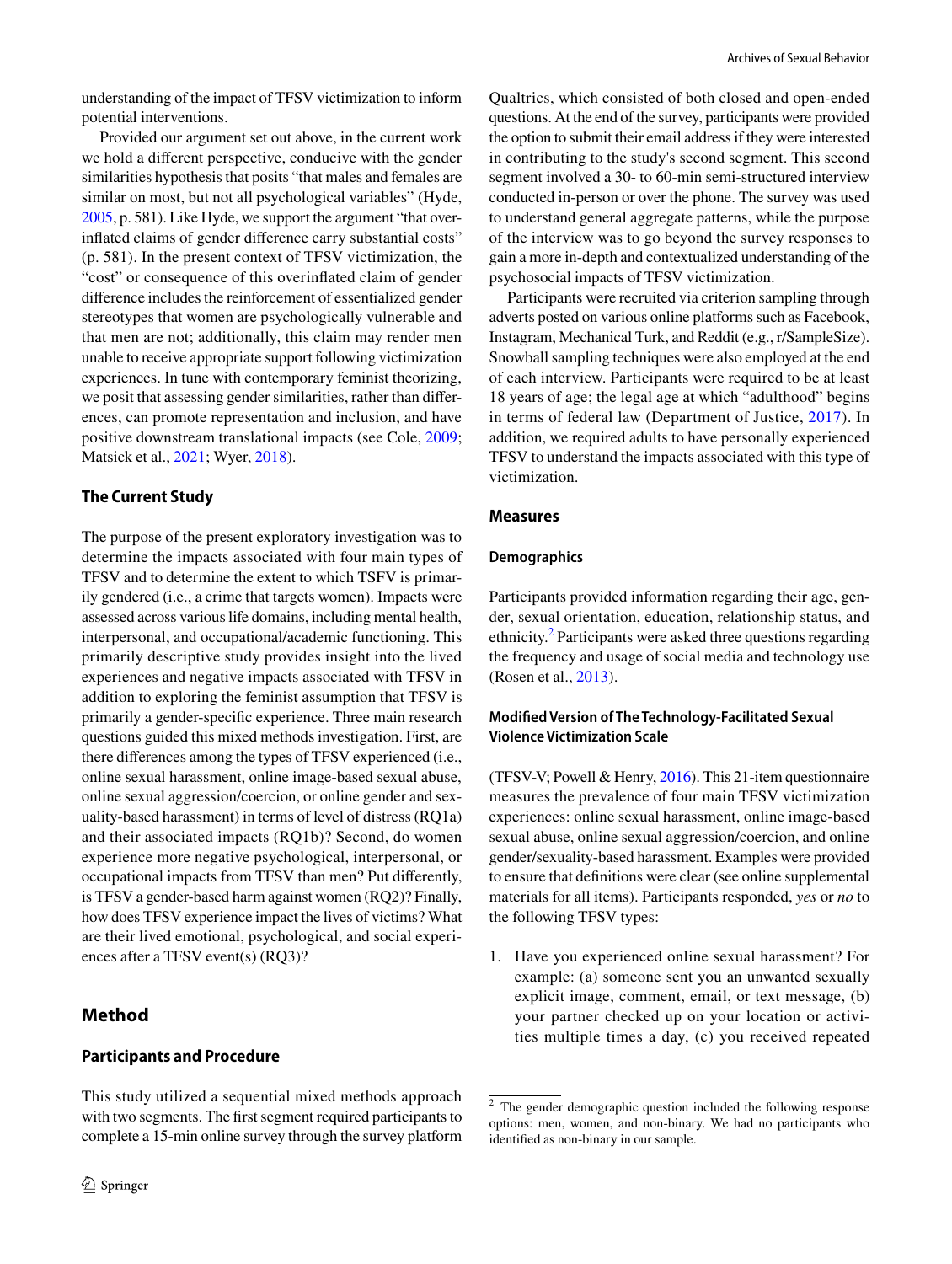unwanted sexual requests online or via email or text message, (d) your partner gained access to your emails or other online accounts without permission, or (e) someone publicly posted an offensive sexual comment about you online.

- 2. Have you experienced online image-based abuse? For example: (a) someone has taken a nude or semi-nude image of you without your permission, (b) someone posted a nude or semi-nude image of you online without your permission, or (c) someone threatened to post online or send to others a nude or semi-nude image of you.
- 3. Have you experienced online sexual aggression or coercion? For example: (a) someone has taken an image or a video of an unwanted sexual experience you had, (b) someone posted online an image or video of an unwanted sexual experience you had, or (c) someone threatened to post online or send to others an image or video of an unwanted sexual experience you had.
- 4. Have you experienced online gender/sexuality-based harassment? For example: (a) someone sent you genderbased ofensive or degrading messages, comments, or other content, or (b) someone sent you sexual identitybased ofensive or degrading messages, comments, or other content.

### **Open‑Ended Questions**

Participants who responded affirmatively to at least one of the TFSV victimization questions were directed to answer two open-ended questions: (1) "Please describe an experience you had with online sexual harassment and/or abuse. If you experienced more than one event, please describe the one experience that has had the most signifcant impact on your life" and (2) "Still thinking of this one event, please describe the impact this experience has had on your life." Based on the TFSV event described, the frst author used a deductive qualitative approach to categorize participants' experiences into four TFSV types; Powell and Henry's ([2016\)](#page-16-2) 21-item TFSV Victimization Scale was used as the pre-determined coding framework. Participant experiences were thus coded as one of the following: (1) online sexual harassment, (2) online image-based abuse, (3) online sexual aggression/coercion, or (4) online gender or sexuality-based harassment. We assessed the reliability of the frst author's coding into the TFSV predetermined framework by randomly selecting twenty openended TFSV participants for two additional trained coders to verify. The inter-rater coder agreement was substantial (Cohen's kappa = 0.93; McHugh, [2012](#page-16-20)). The additional open-ended responses, questions 2 and 3, were coded along with the interviews for themes.

#### **Follow‑Up Questions**

After presentation of the open-ended questions, participants were prompted to answer three follow-up questions regarding the TFSV event described: (1) "Who was the perpetrator?" Responses included friend, stranger, acquaintance, romantic partner, and other; (2) "In which online environment did the event happen?" Responses included social media, email, texting, posted on a website, and other; and (3) "How old were you when this experience happened?"

### **Technology‑Facilitated Sexual Violence Experience Impact Scale**

To understand the negative impacts of TFSV, a 9-item measure was developed for the current study to measure negative mental health outcomes, coping strategies, and social or occupational consequences. These questions were devised by the researchers based on negative impact themes that emerged through a review of the TFSV academic literature (e.g., Bates, [2017](#page-15-2)), several news articles (e.g., Dean, [2012](#page-16-21); Diebelius, [2017;](#page-16-4) Nicholson & Kubinec, [2018](#page-16-22); Todd, [2012](#page-17-8)), victim stories posted on [www.cybercivilrights.org,](http://www.cybercivilrights.org) and a preliminary report published online by *Without My Consent* (Taube et al., [2014\)](#page-17-3). To associate a TFSV event directly to responses on the TFSV Experience Impact Scale, participants were reminded to think about the one TFSV event they had described in detail in the open-ended question and rate the degree to which they felt a statement applied to their TFSV experience. The nine questions (see supplemental materials) dealt with such impacts as "having feelings of depression," "having a negative impact on your work," or "being the target of gossip." Ratings were on a 5-point response scale ranging from not at all (0) to extremely (4). An overall negative impact score ranging from 0 to 36 was created by summing across the nine potential outcomes, with higher scores indicating a greater degree of negative impact. High internal consistency for the scale was found,  $\alpha = 0.90$ . A principal component analysis (PCA) was applied to the 9-items as a data reduction technique, yet the rotated components matrix indicated a one-factor solution. A direct Oblimin rotation with eigenvalues set conservatively at one was utilized. The one component identifed accounted for 55.2% of the variance (see supplemental materials). Therefore, each item was separately assessed using a series of ANOVAs with a Bonferroni corrected alpha of 0.006.

#### **Interviews**

We conducted in-depth follow-up semi-structured interviews with 10 participants to contextualize and understand the complexity of TFSV experiences. Qualitative data are particularly valuable for providing "the potential to capture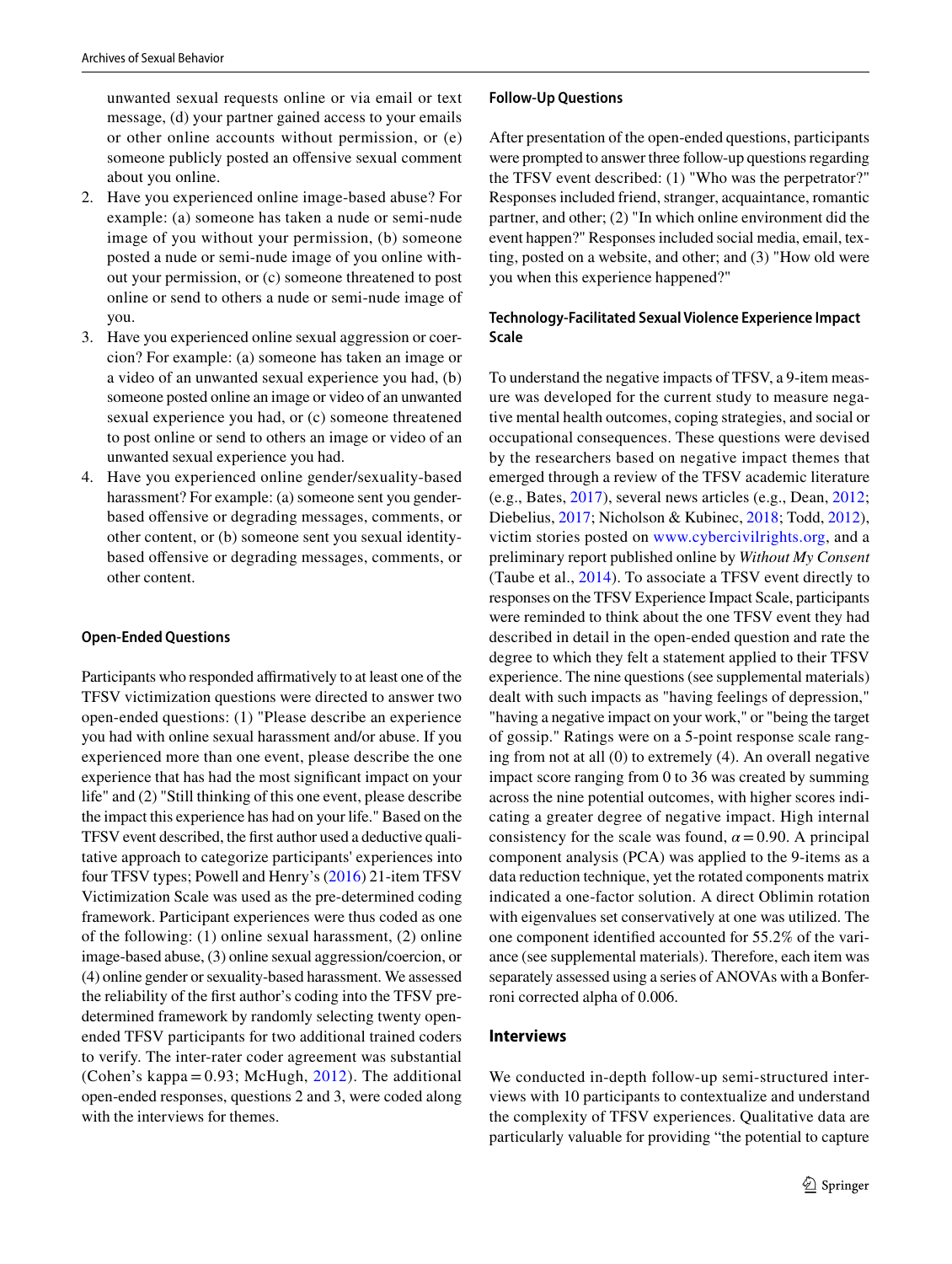a diversity of perspectives, experiences, or sense-making" (Braun et al., [2021](#page-15-5), p. 643; see also Braun et al., [2017](#page-15-6)). This diversity of perspectives is particularly useful to contextualize fndings and provide grounds for future hypothesis generation "when researching an un- or under-explored area" (Braun et al., [2021](#page-15-5), p. 643). As such, we sought to use this methodology to capture a range of experiences within the under-researched and emerging area of TFSV. Further, there are many emerging quantitative studies on TFSV (Patel & Roesch, [2020](#page-16-3); Powell & Henry, [2016;](#page-16-2) Snaychuk & O'Neill, [2020\)](#page-17-0) but little contextualization, diversity of methods, or qualitative research on TFSV more broadly (see Bates, [2017](#page-15-2) on revenge porn).

Participants interested in the interview portion of the study submitted their email address at the end of the initial survey to be contacted for a follow-up interview. Exact locations, names, or other identifers mentioned in the interviews were redacted through the transcription process. A semi-structured interview process was utilized, which allowed for adapted questioning. Including the open-ended responses from questions 2 and 3 above, and the interview transcripts, the frst author coded for themes within each TFSV type. We assessed the reliability of the frst author's coding by selecting one additional coder to substantiate the themes. The inter-rater coder agreement was substantial with Cohen's kappa=0.85 (McHugh, [2012](#page-16-20)).

### **Results**

Quantitative survey responses were exported into IBM SPSS® software for statistical analyses. Open-ended survey responses and entire interview transcriptions were imported into NVivo for thematic coding by the frst author. First, deductive qualitative analysis was conducted using NVivo; open-ended survey responses and interview transcriptions were coded into four main TFSV victimization types and corresponding subtypes pre-determined based on Powell and Henry's ([2016\)](#page-16-2) 21-item TFSV Victimization Scale. This classifcation method was used to ensure consistency between TFSV research and to identify the specifc TFSV victimization experienced by each participant. Responses were coded deductively for major impact themes that coincided with TFSV Experience Impact Scale (e.g., depression, anxiety, problematic alcohol consumption, etc.) and themes presented by Bates ([2015,](#page-15-3) [2017](#page-15-2)). Bates found several impact and coping themes among victims of online image-based abuse; these themes were determined a priori as a coding template for the present study.<sup>[3](#page-5-0)</sup> Finally, a more inductive approach was utilized for responses with novel impact themes. This method was used to identify the negative impacts of various types of TFSV victimization.

### **Participants**

The sample was comprised of 337 participants (women;  $n = 213$ ; 63.0%) between the ages of 18 and 67 years  $(M<sub>age</sub> = 33.91; SD<sub>age</sub> = 9.37)$  $(M<sub>age</sub> = 33.91; SD<sub>age</sub> = 9.37)$  $(M<sub>age</sub> = 33.91; SD<sub>age</sub> = 9.37)$ . Table 1 presents participant demographics by gender for the online survey. Ten participants agreed to partake in the study's follow-up interview segment. These 10 participants (women; *n*=5) ranged in age from 24 to 46 years, were primarily heterosexual  $(n=8)$ , White  $(n=6)$ , university-educated  $(n=7)$ , and indicated moderate to heavy social media usage  $(n=5)$ . Thus, when compared to the total sample, interviewees were demographically comparable, albeit slightly more ethnically diverse with a truncated age range. Due to the recruitment criteria, all participants had experienced at least one form of TFSV in their lifetime; 69% (*n*=231) had experienced more than one type of TFSV. Regarding overall TFSV incidents, the majority (~ 93%) of participants experienced online sexual harassment (see details in Table [2](#page-7-0) for all types of TFSV incidents).

Four participants were unable to be categorized into distinct TFSV experiences due to leaving open-ended survey questions blank or providing ambiguous responses. Therefore, they were excluded from further analyses, resulting in a sample size of 333. When asked to elaborate on the one TFSV experience that had the most negative impact on their lives, most participants  $(-75%)$  described an online sexual harassment experience. Although participants may have experienced more than a single type of TFSV, participants were grouped based on the type of TFSV event they indicated was most impactful (details are presented in Table [2](#page-7-0)).

#### **Quantitative Results: RQ1a/b and RQ2**

Prior to conducting multivariate statistics on TFSV type and the level of distress, demographic comparisons were performed using Fisher's exact tests for categorical variables and analysis of variances (ANOVA) for continuous variables. Fisher's exact was used as an alternative to chi-square analysis, as some values were below the expected value of 5 per cell (Field, [2013](#page-16-23)). Fisher's exact tests revealed statistically significant associations for gender,  $\chi^2(N=333)=8.82$ ,  $p = 0.03$ , sexual orientation,  $\chi^2(N=333) = 8.36$ ,  $p = 0.03$ , and relationship status,  $\chi^2(N=333) = 10.19$ ,  $p = 0.01$  among the TFSV groups. Signifcantly more women experienced online sexual harassment than other forms of TFSV, whereas men experienced comparatively more diverse types of TFSV victimizations. Sexual minority individuals experienced more incidents of online gender or sexuality-based harassment and online sexual aggression/coercion, while individuals

<span id="page-5-0"></span> $3$  Examples of themes include: (1) Loss of control, self-esteem or confdence; (2) Security and privacy; (3) Negative coping such as suicidal thoughts/behavior, and excessive alcohol consumption; (4) Fear of revictimization and the future; (5) Anxiety and depression (Bates, [2015\)](#page-15-3).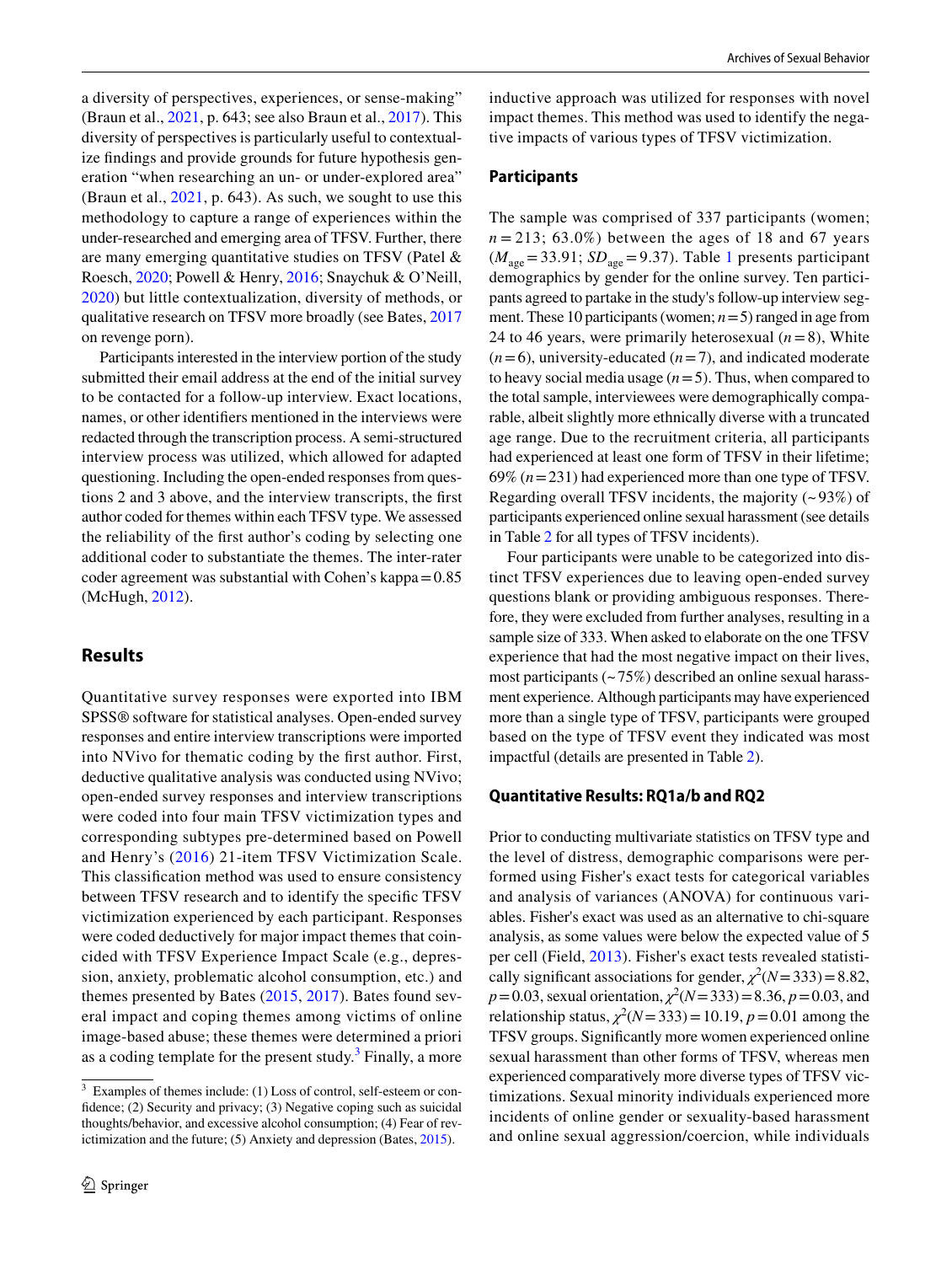<span id="page-6-0"></span>**Table 1** Online survey participant demographics

|                                    | Men $n$ (%)             | Women $n$ (%)            |
|------------------------------------|-------------------------|--------------------------|
| Gender                             | 124 (36.8)              | 213 (63.2)               |
| Sexual Orientation                 |                         |                          |
| Heterosexual                       | 101(81.5)               | 165(77.5)                |
| Sexual Minority                    | 23(18.5)                | 48 (22.5)                |
| <b>Relationship Status</b>         |                         |                          |
| Single                             | 51(41.1)                | 47(22.1)                 |
| Casually dating                    | 18 (14.5)               | 13(6.1)                  |
| Non-married committed relationship | 19 (15.3)               | 34(16.0)                 |
| Married/Civil Union                | 34(27.4)                | 101(47.4)                |
| Legally separated/Divorced         | 2(1.6)                  | 16(7.5)                  |
| Widowed                            |                         | 2(0.9)                   |
| Education                          |                         |                          |
| Some high school                   | 2(1.6)                  | 2(0.9)                   |
| High school diploma                | 4(3.2)                  | 25(11.7)                 |
| Some college/university            | 42 (33.9)               | 46(21.6)                 |
| Completed undergraduate            | 62(50.0)                | 103(48.4)                |
| Vocational degree/certificate      | 3(2.4)                  | 8(3.8)                   |
| Postgraduate studies               | 11 (8.9)                | 29 (13.6)                |
| Ethnicity                          |                         |                          |
| White                              | 86 (69.4)               | 168 (78.9)               |
| Asian                              | 17(13.7)                | 19(8.9)                  |
| Black                              | 7(5.6)                  | 14(6.6)                  |
| Hispanic                           | 10(8.1)                 | 7(3.3)                   |
| South Asian                        | 1(0.8)                  | 1(0.5)                   |
| Mixed                              | $3.5\%$ (21)            | 4(1.9)                   |
| Internet Usage                     |                         |                          |
| Once a day or less                 | 11(8.9)                 | 6(2.8)                   |
| Several times a day                | 28(22.6)                | 47(22.1)                 |
| Once an hour                       |                         | 14(6.6)                  |
| Several times an hour              | 22(17.7)                | 38 (17.8)                |
| All the time                       | 63(50.8)                | 108(50.7)                |
| Social Media Upload Frequency      |                         |                          |
| Once a day or less                 | 49 (39.5)               | 84 (39.4)                |
| Several times a day                | 38 (30.6)               | 71(33.3)                 |
| Once an hour                       | 5(4.0)                  | 7(3.3)                   |
| Several times an hour              | 13(10.5)                | 18(8.5)                  |
| All the time                       | 19(15.3)                | 33 (15.5)                |
| Social Media Browsing Frequency    |                         |                          |
| Once a day or less                 | 45(36.2)                | 66 (31.0)                |
| Several times a day                | 39(31.5)                | 82 (38.5)                |
| Once an hour                       | 5(4.0)                  | 10(4.7)                  |
| Several times an hour              | 11(8.9)                 | 26(12.2)                 |
| All the time                       | 24(19.4)                | 29(13.6)                 |
| Age                                | $M = 30.91$ (SD = 6.74) | $M = 35.66$ (SD = 10.22) |

who identifed as heterosexual experienced relatively more incidents of online sexual harassment. Further, significantly more single individuals experienced online image-based sexual abuse or online sexual aggression/coercion, whereas individuals in relationships experienced more online sexual harassment and online gender or sexuality-based harassment. Ethnicity and education were not signifcant among the TFSV groups. Results are presented in Table [3.](#page-7-1)

An ANOVA revealed a signifcant diference in age among the TFSV groups. Follow-up pairwise comparisons using a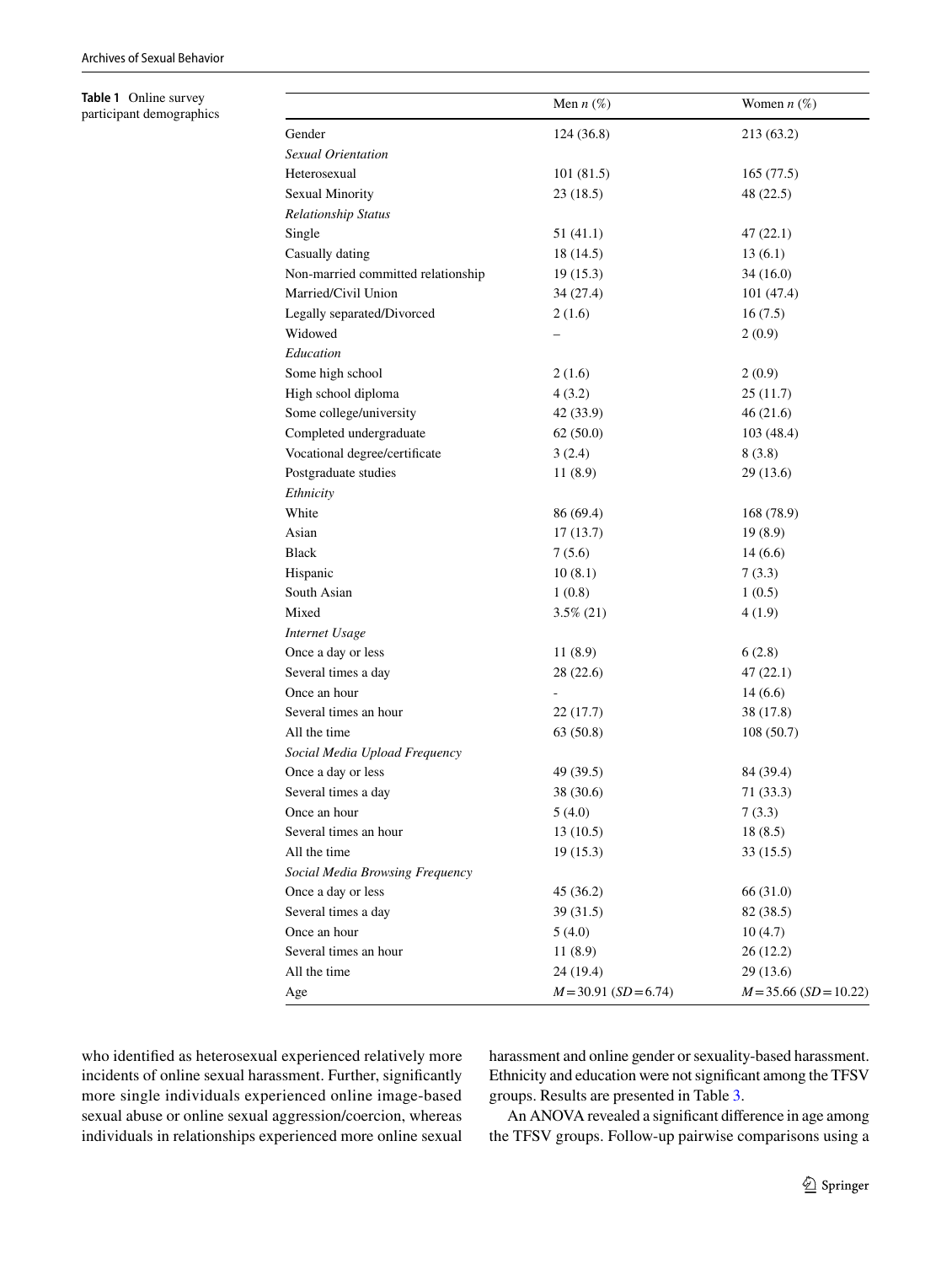<span id="page-7-0"></span>

|                       |  |  |  | <b>Table 2</b> Overall and most impactful incidents of Technology-Facili- |
|-----------------------|--|--|--|---------------------------------------------------------------------------|
| tated Sexual Violence |  |  |  |                                                                           |

| Overall Incidents of TFSV: Closed-Ended Survey Victim<br>Responses       |                  |      |
|--------------------------------------------------------------------------|------------------|------|
| Type of TFSV experience                                                  | $\boldsymbol{n}$ | %    |
| Online Sexual Harassment                                                 | 313              | 92.9 |
| Online Gender/Sexuality-Based Harassment                                 | 203              | 60.2 |
| <b>Online Image-Based Abuse</b>                                          | 97               | 28.8 |
| Online Aggression/Coercion                                               | 69               | 20.5 |
| Total number of reported TFSV incidents                                  | 682              |      |
| Most Impactful TFSV Experience: Opened-<br><b>Ended Survey Responses</b> | Victim           |      |
| Type of TFSV experience                                                  | $\boldsymbol{n}$ | %    |
| <b>Online Sexual Harassment</b>                                          | 252              | 74.8 |
| <b>Online Gender/Sexuality-Based Harassment</b>                          | 43               | 12.7 |
| <b>Online Image-Based Abuse</b>                                          | 31               | 9.2  |
| Online Sexual Aggression/Coercion                                        | 7                | 2.1  |
| Uncategorizable/Did not respond                                          | 4                | 1.2  |
| Total                                                                    | 337              | 100  |

Percentages add up to more than 100% for overall incidents of TFSV (closed-ended survey response) as participants (*N*=337) were asked to indicate all types of TFSV victimization experienced

<span id="page-7-1"></span>**Table 3** Demographic diference among TFSV victimization groups

Bonferroni corrected alpha of 0.01 revealed that participants in the online gender or sexuality-based harassment and online sexual harassment groups were signifcantly older than individuals in the online sexual aggression/coercion group. There were no signifcant diferences in age at the time of the TFSV event or frequency of internet usage among the TFSV groups (see Table [3](#page-7-1) for details). Contextual details of the TFSV event are reported in the online supplemental materials.

# **RQ1a: Technology‑Facilitated Sexual Violence Group Diferences on Level of Distress**

Given the group demographic diferences, we controlled for age in a 2 (gender) $\times$ 2 (sexual orientation) $\times$ 2 (relationship status)×4 (type of TFSV victimization) factorial analysis of covariance. This test determined the efects of gender, sexual orientation, relationship status, and TFSV victimization on distress level as measured by the TFSV Experience Impact Scale. Age was entered as a covariate as it difered signifcantly between the TFSV groups (Table [3](#page-7-1)). Several studies have suggested that younger individuals are at a disproportionally higher risk for TFSV (see Henry & Powell, [2018,](#page-16-1) for a review). Given small sample sizes among the online

| Categorical Variables: Fisher's Exact Results |                             |                                                     |                                     |                                             |              |            |  |
|-----------------------------------------------|-----------------------------|-----------------------------------------------------|-------------------------------------|---------------------------------------------|--------------|------------|--|
|                                               | Online Sexual<br>Harassment | Online Gender/Sexuality-<br><b>Based Harassment</b> | Online Image-<br><b>Based Abuse</b> | <b>Online Sexual</b><br>Aggression/Coercion | $\chi^2(p)$  | Cramer's V |  |
|                                               | $n\left(\%\right)$          | $n\left(\%\right)$                                  | $n\left(\%\right)$                  | $n\left(\%\right)$                          |              |            |  |
| Gender                                        |                             |                                                     |                                     |                                             | 8.82 (.027)  | .16        |  |
| Women                                         | 170(81)                     | 22(10.5)                                            | 15(7.1)                             | 3(1.4)                                      |              |            |  |
| Men                                           | 82 (66.7)                   | 21(17.1)                                            | 16(13)                              | 4(3.3)                                      |              |            |  |
| <b>Sexual Orientation</b>                     |                             |                                                     |                                     |                                             | 8.36 (.032)  | .16        |  |
| Heterosexual                                  | 207 (78.4)                  | 28(10.6)                                            | 25(9.5)                             | 4(1.5)                                      |              |            |  |
| Sexual minority                               | 45(65.2)                    | 15(21.7)                                            | 6(8.7)                              | 3(4.3)                                      |              |            |  |
| <b>Relationship Status</b>                    |                             |                                                     |                                     |                                             | 10.19(0.014) | .18        |  |
| Non-single                                    | 181 (77)                    | 35(14.9)                                            | 16(6.8)                             | 3(1.3)                                      |              |            |  |
| Single                                        | 71 (72.4)                   | 8(8.2)                                              | 15(15.3)                            | 4(4.1)                                      |              |            |  |
| Ethnicity                                     |                             |                                                     |                                     |                                             | 2.13(.556)   |            |  |
| White                                         | 193 (76.9)                  | 32(12.7)                                            | 22(8.8)                             | 4(1.6)                                      |              |            |  |
| Ethnic minority                               | 59 (72)                     | 11(13.4)                                            | 9(11)                               | 3(3.7)                                      |              |            |  |
| Education                                     |                             |                                                     |                                     |                                             | 4.63(0.167)  |            |  |
| Postsecondary                                 | 225(75)                     | 42(14)                                              | 26(8.7)                             | 7(2.3)                                      |              |            |  |
| High school                                   | 27(81.8)                    | 1(3)                                                | 5(15.2)                             | $\boldsymbol{0}$                            |              |            |  |
| Continuous Variables: ANOVA Results           |                             |                                                     |                                     |                                             |              |            |  |
|                                               | M(SD)                       | M(SD)                                               | M(SD)                               | M(SD)                                       | F(p)         | $\eta^2$   |  |
| Age                                           | 34.23 $(9.36)_{h}$          | 34.49 $(9.41)$ <sub>a</sub>                         | 31.32 (8.15)                        | 25.29 $(4.54)_{ab}$                         | 3.01(0.03)   | .03        |  |
| Age at TFSV                                   | 27.89 (9.85)                | 27.88 (10.51)                                       | 24.94 (8.60)                        | 21.71 (3.68)                                | 1.70(0.17)   |            |  |
| <b>Internet Usage</b>                         | 19.30 (4.88)                | 18.47 (4.28)                                        | 20.71 (5.84)                        | 16.71(5.06)                                 | 1.91(0.13)   |            |  |

Cramer's V only reported for statistically signifcant associations on Fisher's Exact tests. Subscripts in the ANOVA results indicate signifcant group differences. Internet usage scores ranged from 0 to 27; higher scores indicated more social media and technology usage. Partial  $\eta^2$  reported only for signifcant ANOVAs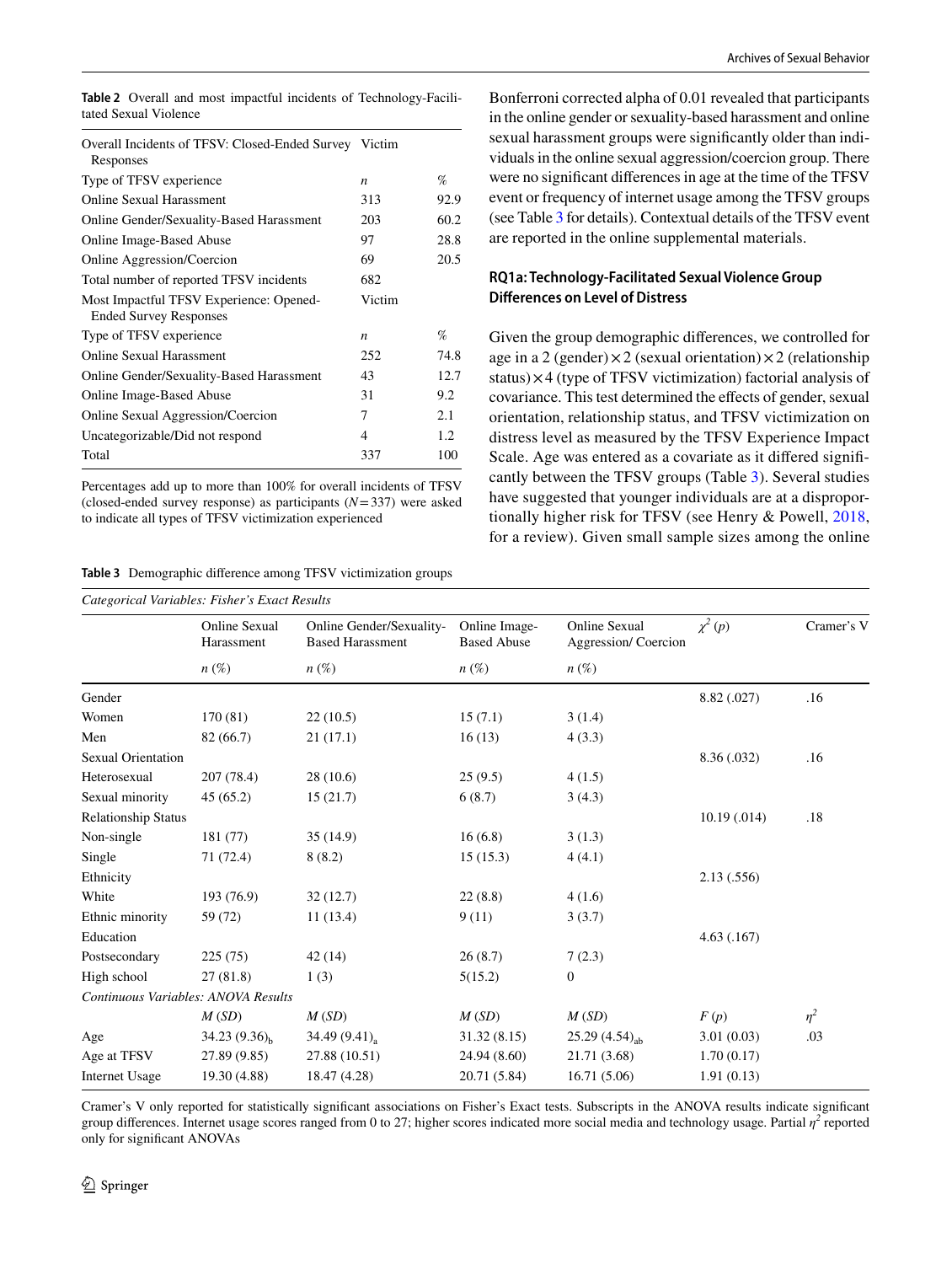<span id="page-8-0"></span>**Table 4** Adjusted and unadjusted Technology-Facilitated Sexual Violence group means on the impact of the Technology-Facilitated Sexual Violence Experience Scale (i.e., distress) with age as a covariate

| Type of TFSV experience                                    | N   | Unadjusted |      | Adjusted           |      |
|------------------------------------------------------------|-----|------------|------|--------------------|------|
|                                                            |     | M          | SD   | M                  | SE   |
| <b>Online Sexual Harassment</b>                            | 252 | 10.79      | 7.77 | $10.47_{ac}$       | 0.81 |
| <b>Online Gender/Sexuality-</b><br><b>Based Harassment</b> | 43  | 13.14      | 7.29 | 13.98 <sub>b</sub> | 1.66 |
| Online Image-Based Abuse                                   | 31  | 21.29      | 7.93 | $22.07_{\rm ah}$   | 1.89 |
| Online Aggression/Coercion                                 | 7   | 19.71      | 5.85 | 20.23              | 3.29 |

Subscripts indicate signifcant group diferences on adjusted marginal means

image-based sexual abuse (*n*=31) and sexual aggression/ coercion  $(n=7)$  groups, normal distributions for each TFSV group on the TFSV Experience Impact Scale scores were confrmed before running the ANCOVA.

Results revealed a statistically significant main effect for TFSV group,  $F(3, 303) = 12.96, p < 0.001, \eta^2_p = 0.11$ . Bonferroni corrected pairwise comparisons revealed statistically signifcant diferences in adjusted marginal means. Participants in the online image-based sexual abuse group  $(M=22.07, SE=1.89)$  reported significantly higher levels of distress compared to individuals in the online sexual harassment group ( $M = 10.47$ ,  $SE = 0.81$ ) and the online gender/sexuality-based harassment group ( $M=13.98$ ,  $SE=1.66$ ). There were no signifcant diferences between the online imagebased sexual abuse group and the online sexual aggression/ coercion group ( $M = 20.23$ ,  $SE = 3.29$ ). Further, individuals in the online sexual aggression/coercion group reported signifcantly higher distress levels than the online sexual harassment group. No signifcant diferences were found in distress scores between (1) the online sexual aggression/coercion group and the online gender/sexuality-based harassment group, and (2) the online gender/sexuality-based harassment group and the online sexual harassment group (see Table [4](#page-8-0)).

The online sexual aggression/coercion group results should be interpreted with caution due to the small sample size  $(n=7)$ . Statistical analyses were used to gauge the aggregate negative impacts of TFSV among victimization groups. Qualitative responses were then used to extrapolate details and contextual factors. No additional signifcant main efects or statistically signifcant interactions were indicated.

### **RQ1b: Descriptive Psychological Impacts based on Technology‑Facilitated Sexual Violence Group**

The quantitative results discussed below are presented from most impactful to the least impactful TFSV victimization experience based on the aggregate group distress scores (i.e.,

adjusted marginal means on the TFSV Experience Impact Scale, see Table [4\)](#page-8-0).

**The Impact of Online Image‑Based Sexual Abuse** Thirty-one participants (9% of the total sample) reported an experience with online image-based sexual abuse as the most impactful. Based on survey responses on the TFSV Experience Impact Scale, approximately  $71\%$   $(n=22)$  indicated that the event caused high (i.e., "very" or "extreme") $<sup>4</sup>$  $<sup>4</sup>$  $<sup>4</sup>$  stress and anxiety</sup> levels. More than half experienced high levels of depression  $(n=17; 54.8\%)$  and negative interpersonal impacts (e.g., gossip;  $n = 19$ ; 61.3%). Roughly forty percent indicated high levels of negative impacts on academic or occupational functioning  $(n=13; 41.9\%)$ . Fifteen (48.4%) reported moderate-to-extreme<sup>[5](#page-8-2)</sup> suicidal ideation levels, and 16 (51.6%) reported moderate-to-extreme levels of problematic alcohol use. All but six individuals (80.6%) indicated being subjected to some degree of bullying, rumors, or gossip.

**The Impact of Online Sexual Aggression or Coercion** Seven participants (2% of the total sample) reported experience with online sexual aggression or coercion as most impactful. TFSV impact survey responses revealed that almost all victims of online sexual aggression/coercion experienced high (i.e., "very" or "extreme") levels of anxiety  $(n=7)$ ; 100%) and stress  $(n=6; 85.7\%)$ . Most reported that the event caused only moderate levels of negative impacts to their academic or occupational functioning (*n*=5; 71.4%). Nearly half reported that the TFSV event caused major issues (i.e., "very" or "extreme" levels of negative impacts) within their interpersonal relationships or being the subject of gossip (*n*=3; 42.9%). Further, nearly half reported (*n*=3; 42.9%) only low-to-moderate levels of bullying.<sup>[6](#page-8-3)</sup> Two participants reported high levels of depression, suicidal ideation, and coping with alcohol ("very" or "extreme" levels).

**The Impact of Online Gender or Sexuality‑Based Harass‑ ment** Forty-three survey participants (13% of the sample) described an experience with online gender or sexuality-based harassment as most impactful. Among the 43 participants, approximately 60% reported low-to-moderate levels of anxiety  $(n=25)$ , stress  $(n=25)$ , depression  $(n=27)$ , and negative interpersonal  $(n=24)$  and academic or occupational functioning  $(n=24)$  on the negative impact scale. Roughly  $45-50\%$ indicated low-to-moderate levels of gossip  $(n=19)$  or bully-

<span id="page-8-1"></span><sup>4</sup> "High" levels represent "very" to "extreme" levels of distress selected on the TFSV Experience Impact Scale item(s) reported.

<span id="page-8-2"></span><sup>5</sup> "Moderate-to-extreme levels" represent "moderate," "very," or "extreme" levels of distress selected on the TFSV Experience Impact Scale item(s) reported.

<span id="page-8-3"></span><sup>&</sup>lt;sup>6</sup> Low-to-moderate levels refers to "slight" or "moderate" levels of distress on the TFSV Experience Impact Scale item(s) reported.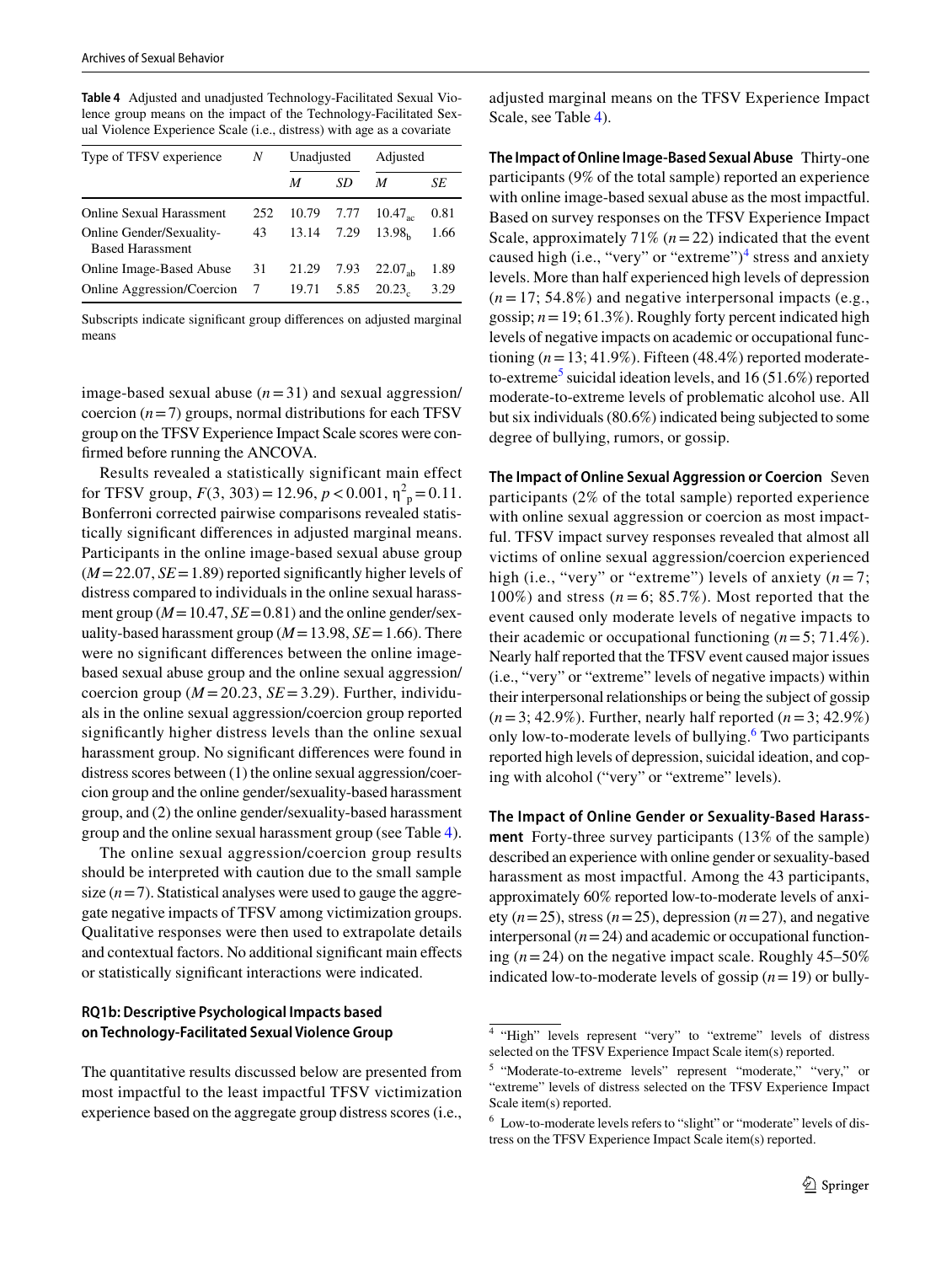ing (*n*=22). A relatively smaller subset indicated high levels of stress (*n*=15; 34.9%), anxiety (*n*=14; 32.6%), depression (*n*=8; 18.6%), gossip (*n*=7; 16.3%), bullying (*n*=12; 27.9%), suicidal ideation ( $n = 4$  or 9.3%), negative interpersonal impacts ( $n=10$ ; 23.3%), and coping with alcohol ( $n=3$ ; 7%).

**The Impact of Online Sexual Harassment** Three quarters of the participants  $(n=252)$  described an experience with online sexual harassment as most impactful, three of whom were interviewed. Over half of participants in this group reported low-tomoderate levels of stress (*n*=140; 55.6%) and anxiety (*n*=137; 54.4%). Over 40% of participants in this group reported low-tomoderate levels of depression  $(n=101; 40.1\%)$  and negative impacts on interpersonal (*n*=114; 45.2%) and/or academic or occupational (*n*=109; 43.3%) life domains. Further, over 30% indicated high levels of stress (*n*=89; 35.3%) and anxiety (*n*=90; 35.7%). A comparatively smaller subset indicated high ("very" or "extreme") levels of depression  $(n=41; 16.3\%)$ , gossip (*n*=37; 14.7%), bullying (*n*=29; 11.5%), suicidal ideation ( $n = 18$  or 7.1%), negative interpersonal impacts ( $n = 64$ ; 25.4%), and coping with alcohol (*n*=19; 7.5%). A majority of this TFSV group did not experience suicidal ideation (*n*=198; 78.6%) or problematic alcohol consumption (*n*=163; 64.7%). Only six participants (2.0%) indicated high levels of suicidal ideation and nineteen participants (7.5%) indicated high levels of alcohol consumption as a coping mechanism.

### **RQ2: Is Technology‑Facilitated Sexual Violence a Gender‑Based Harm?**

**Distress Levels and Types of Psychological Impacts** For cumulative distress scores, no differences were found between women and men within each TFSV victimization subtype. We attempted a principal component analysis (PCA) as a data reduction technique to reduce the number of items on the 9-item TFSV Experience Impact Scale. A direct Oblimin rotation with eigenvalues set at one was utilized—the rotated components matrix indicated a one-factor solution (see online supplemental materials). Thus, each item was separately assessed using a series of ANOVAs with a Bonferroni corrected alpha of  $p \le 0.006$ .

<span id="page-9-1"></span>**Table 5** Online sexual harassment and specifc negative impact items by gender

|                       | Men        | Women<br>M(SE) |  |
|-----------------------|------------|----------------|--|
|                       | M(SE)      |                |  |
| Negative Impact Items |            |                |  |
| <b>Stress</b>         | 2.00(0.13) | 2.16(.09)      |  |
| Anxiety               | 1.99(0.13) | 2.08(.09)      |  |
| Relationship issues   | 1.67(0.15) | 1.43(0.10)     |  |
| $Gossip_a$            | 1.29(0.13) | 0.81(0.09)     |  |
| Work issues           | 1.16(0.13) | 0.98(.09)      |  |
| Depression            | 1.06(0.14) | 1.15(.10)      |  |
| Coping with alcohol,  | 0.90(0.11) | 0.52(0.08)     |  |
| <b>Bullied</b>        | 0.87(0.13) | 0.92(0.09)     |  |
| Suicidal thoughts     | 0.46(0.11) | 0.44(0.08)     |  |

Subscripts denote significant ( $p \leq .006$ ) group differences on negative impact item

Thus, to further test whether specifc items on the distress scale difered between women and men within each TFSV type, a series of exploratory ANOVAs were calculated to assess gender variations on each impact item (e.g., depression, anxiety, stress). Among victims of online sexual harassment, men were more likely to report being subjected to gossip,  $F(1, 250) = 8.76$ ,  $p = 0.003$ ,  $\eta^2$ <sub>p</sub> = 0.03, and to using alcohol more frequently to cope with their experience, *F*(1,  $250) = 7.65, p = 0.006, \eta^2_{\text{p}} = 0.03$  (see Table [5](#page-9-1)). No other signifcant gender diferences were found.

We additionally explored whether women experienced more types of TFSV than men by using a Poisson regression to predict the number of diferent TFSV events by gender after controlling for diferences in age, sexual orientation, and relationship status. The model was not significant  $(p=0.69)$ ; women ( $M = 2.05$ ;  $SE = 0.10$ ; 95% CI, 1.86 to 2.25) and men (*M* =1.98; *SE*=0.13; 95% CI, 1.74–2.25) experienced, on average, two types of TFSV events.

# **Qualitative Results: RQ3**

### **Interviews and Open‑Ended Survey Responses: The Lived Emotional, Psychological, and Social Experiences of Individuals after a Technology‑Facilitated Sexual Violence Event**

The qualitative results discussed below are illustrative of some of the major themes discovered within each TFSV victimization experience type. Also included is a breakdown of proportions of responses that align with the themes found for each TFSV type.

<span id="page-9-0"></span><sup>7</sup> We conducted supplementary exploratory analyses which showed that for victims of online sexual harassment, victimization perpetrated by a partner was related to higher rates of psychological distress. An exploratory ANOVA and post hoc test determined whether victim impact scores varied due to who perpetrated the online sexual harassment victimization. A signifcant diference was found, *F*(2,  $249$ )=9.46, p=.001,  $\eta$ 2*p*=.07. Online sexual harassment perpetrated by a partner was associated with signifcantly higher rates of distress  $(M=16.61; SE=1.77)$  compared to victimizations perpetrated by a stranger ( $M=9.09$ ;  $SE=.68$ ) or another individual ( $M=11.75$ ;  $SE = .72$ ).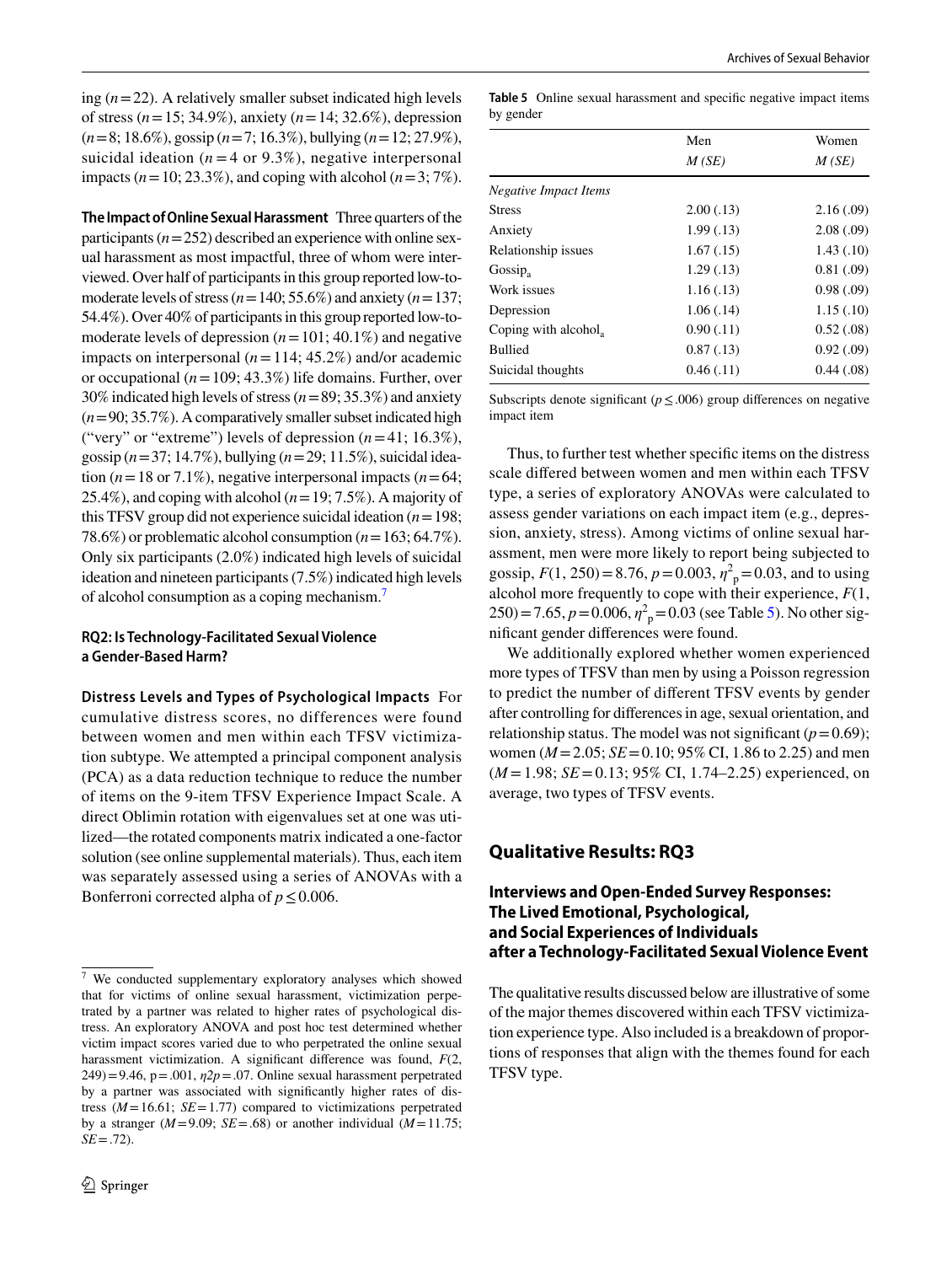### **The Impact of Online Image‑Based Sexual Abuse**

Thirty-one participants indicated an experience with online image-based sexual abuse as the most impactful to their psychological and social functioning; three of these individuals were interviewed. Interviewees reported multiple forms of victimization due to the TFSV event, such as interpersonal confict or bullying, loss of control over their images, privacy, and sexuality, and fear of future re-victimization. These themes were echoed in the open-ended survey responses from other participants in this TFSV group. Overall, the proportion of responses (interview and open-ended survey responses) that fell into each theme were as follows: interpersonal confict or bullying  $(n=19; 61.3\%)$ , loss of control over their images, privacy, and sexuality  $(n=10; 32.3\%)$ , and fear of future revictimization  $(n=12; 38.7\%)$ .

The three interviewees described the following experiences: intimate images of them were dispersed and/or taken without consent, they were betrayed by their friend(s), acquaintance(s), or a former romantic partner, and they were the target of subsequent bullying/rumours or harassment. Aggregate data revealed that partners more often perpetrated online image-based sexual abuse (see online supplemental materials), yet in an interview, Participant 10 (woman; age 14 at TFSV event) recounted an incident when her intimate photographs were posted online by a stranger:

Someone [a stranger]<sup>[8](#page-10-0)</sup> took my phone and found intimate pictures. This guy sent them to all his friends and it quickly got around to everyone in my school. A couple of days later, a friend called to tell me he had seen my pictures online. Someone ended up putting one of my pictures as the wallpaper on every school computer; I think some people were also selling them. I knew friends of mine that had them and were passing them around. They betrayed me. I was harassed and cyberbullied on Facebook and called a 'whore' by a bunch of people from other schools…..Months after, I would still get calls from people I didn't know. Telling me, you're such a slut, you should kill yourself. I was very depressed for about a year after the incident, and I am always terrifed that someone from my past is going to publish these images or send them to someone I know or an employer.

Similarly, Participant 12 (man; age 23 at TFSV event) and Participant 119 (woman; age 21 at TFSV event) felt a lack of control and feared future victimization. Participant 12 reported during the interview, "they [his ex-girlfriend and her friends] kept posting my nudes everywhere and just kept harassing me. She also messaged my employers and sent them

the nudes. She tried to ruin my life; I couldn't understand why somebody would go so far." Interestingly, among these three experiences recalled by interviewees, a cascade of victimizations/betrayals occurred regardless of who perpetrated the online image-based abuse (i.e., stranger versus former partner).

#### **The Impact of Online Sexual Aggression or Coercion**

Of the seven participants who reported experience with online sexual aggression or coercion as most impactful, one was interviewed. Two subtypes of sexual aggression/coercion emerged from the open-ended responses; subtypes are presented in supplemental materials.

Overall, three distinct impact themes emerged from the open-ended survey responses and interview transcripts, which included anxiety  $(n=4; 57.1\%)$ , embarrassment  $(n=3;$ 42.9%), and efforts to reclaim control over their lives through behavioral changes, such as living arrangements, employment, or avoiding certain online platforms (*n*=5; 71.4%). Although the aggregate quantitative data suggest a general pattern of higher distress rates (*M*=20.23; see Table [4](#page-8-0)) and qualitative themes indicate a similar pattern, the single interviewee noted contrasting impacts. For instance, Participant 123 (man; age 23 at TFSV event) reported low levels of all types of negative impacts except for moderate levels of negative occupational functioning on survey responses. He further described his experience with online sexual aggression and coercion during our interview, stating that the incident was primarily or "only" embarrassing:

I was using a dating app… I matched with some girl and then she sent me texts… She asked me to meet. But before she was like… let's do Skype together… Once we connected on Skype, she was already naked. Then she texted me. "Ok. Next your turn." And then I was like "No I don't want to." But I also felt so bad. Like did I make her do this? Or something? Then I took off my pants and moved in front of the camera. Once I took of my pants then she took a video or photo of me. She said send me money or I will send the video to your friends and family. I freaked out. I didn't give her money. She sent me pictures of my friends on Facebook too. It was very, very embarrassing…it only embarrassed me. So, no more apps.

In contrast, survey Participant 125 (woman; age 23 at TFSV event) wrote that "an ex-boyfriend videotaped a sexual encounter we had without my consent when I was drunk. He kept it and hung it over my head years later. The experience probably made me more sexually dominant. I want to take charge in my sexual encounters to prevent future events like that." Participant 291 (woman; age 24 at TFSV event) and This was clarified later in the interview. **Participant 288** (woman; age 16 at TFSV event) experienced

<span id="page-10-0"></span>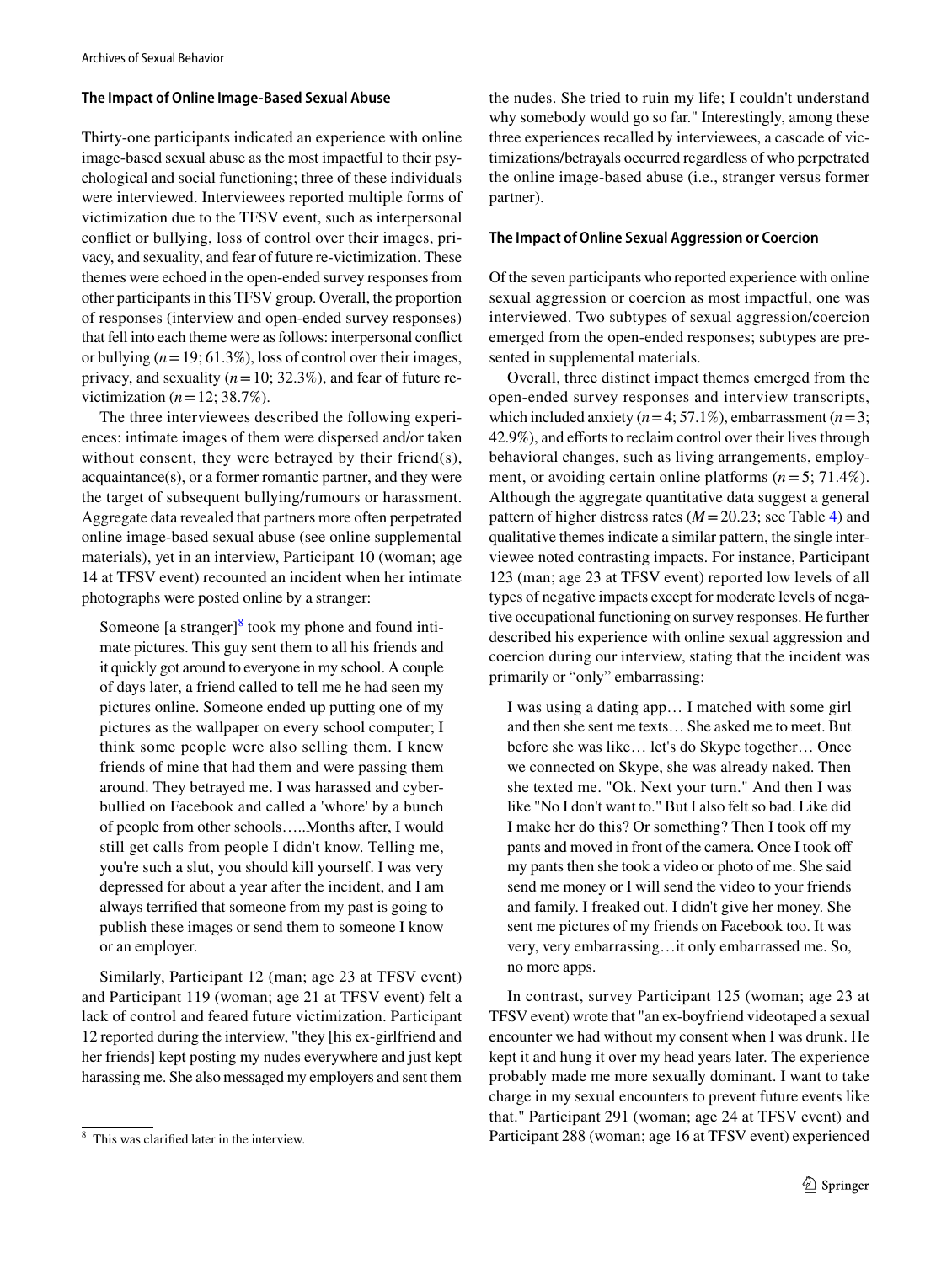similar TFSV events. Participant 291 stated that due to severe embarrassment, she ultimately decided to quit her job and relocate. Participant 288 stated that she "developed severe anxiety and paranoia."

### **The Impact of Online Gender or Sexuality‑Based Harassment**

Forty-three survey participants, three of whom agreed to be interviewed, described an experience with online gender or sexuality-based harassment as most impactful. Two diferent types of online gender or sexuality-based harassment experiences emerged from the survey's open-ended segment (see supplemental materials). Two central themes that emerged from this TFSV type were participants changing their online behavior  $(n=20; 46.5%)$  and being more cautious and less trusting of other people online due to their victimization  $(n=19; 44.1\%)$  $(n=19; 44.1\%)$  $(n=19; 44.1\%)$ .<sup>9</sup> For instance, in an interview, Participant 308 (woman; age 43 at TFSV event) detailed her experience with online gender-based harassment:

Right after my band had a performance, I received several friend requests on Facebook… a man, starts messaging me, asking me these weird questions, like am I married… I said yes, asked where he met me from then since it obviously wasn't from the concert, and he said he just wanted to get to know me. Then he starts making up all these innuendos and saying horrible things about what kind of a "slut" and other worse sexualized terms that I must be for being a married woman who has accepted a friend request on Facebook from another man, trying to degrade and humiliate me. I felt like he was trying to make me feel so bad about myself that I'd go along with whatever sexual stuff he was going to want me to do next. I blocked him, but it's made me very wary in my interactions with men online that I don't personally know.

Similarly, Participant 301 (man; age 26 at TFSV event) reported feeling very anxious and stressed; he consumed alcohol to cope with the incident where he received degrading and threatening messages regarding his bisexual orientation. He also expressed during our interview that he is now more cautious online:

I was a part of an internet forum [on] LGBTQ+ issues, but in one thread we got into a debate about bisexuality and another user began sending me threatening messages that included intentions to fnd out my real identity and publish the information on the web. I was quite shaken by this experience and ended up curtailing my membership to that message board…. I have been a lot less open about my life online and have actually stopped broadcasting any type of personal information about myself out into the cyber ether.

Overall, participants mentioned several diferent types of reactions, such as closing online accounts, changing privacy settings, or being more mindful about what they disclose online or who they agree to add to their social media accounts.

### **The Impact of Online Sexual Harassment**

Three quarters of the participants described an experience with online sexual harassment as most impactful, three of whom were interviewed. Seven diferent subtypes of online sexual harassment emerged (see supplemental materials), although, most individuals received unwanted sexually explicit images/comments (*n*=145) or repeated unwanted sexual requests  $(n=41)$ . Three major themes emerging from this TFSV type were feelings of disgust  $(n=135; 53.6\%)$ , lowered self-esteem  $(n=81; 32.1\%)$ , and lowered trust  $(n=95;$ 37.7%). In an interview, Participant 3 (woman; age at TFSV event = 28) expressed how TFSV affected her self-esteem and trust:

I think what had the most efect is the cumulative number of unsolicited dick pictures that I've received. Every single time it makes me feel like I'm just a piece of meat, and I believe that it has had an efect on my self-worth over time. Especially the time I received one from a guy I had honestly considered a best friend and brother. I thought there must be something wrong with me if my friends only see me as a sexual object. It has decreased my self-esteem and my trust in men overall.

The need for self-protection (i.e., mistrust and keeping others at a distance) was another prominent theme that emerged among participants who had their partners track their online activity/location or gain access to their online accounts. Participant 64 (woman; age 25 at TFSV event) detailed in her interview how her partner gained access to her online account to monitor her activities and how the experience led her to increase self-protection:

I lived in [redacted] at the time and my partner lived in [redacted]. I heard my email go of. So, then I'd go to look and, it's like, oh you've got a Facebook log-in from a new location. I'm like my partner lives in [redacted]. I called her at that point. She tried to deny it at frst, but I'm like, I literally just got a notifcation on my email that somebody in [redacted] logged in. So, if it wasn't her logging into the Facebook, it was her going on my phone, and checking my text messages or my emails. It created this air of distrust in our relationship. I think

<span id="page-11-0"></span><sup>&</sup>lt;sup>9</sup> Two less common themes were rumination ( $n=5$ ; 11.6%) and feelings of awkwardness (*n*=3; 7%).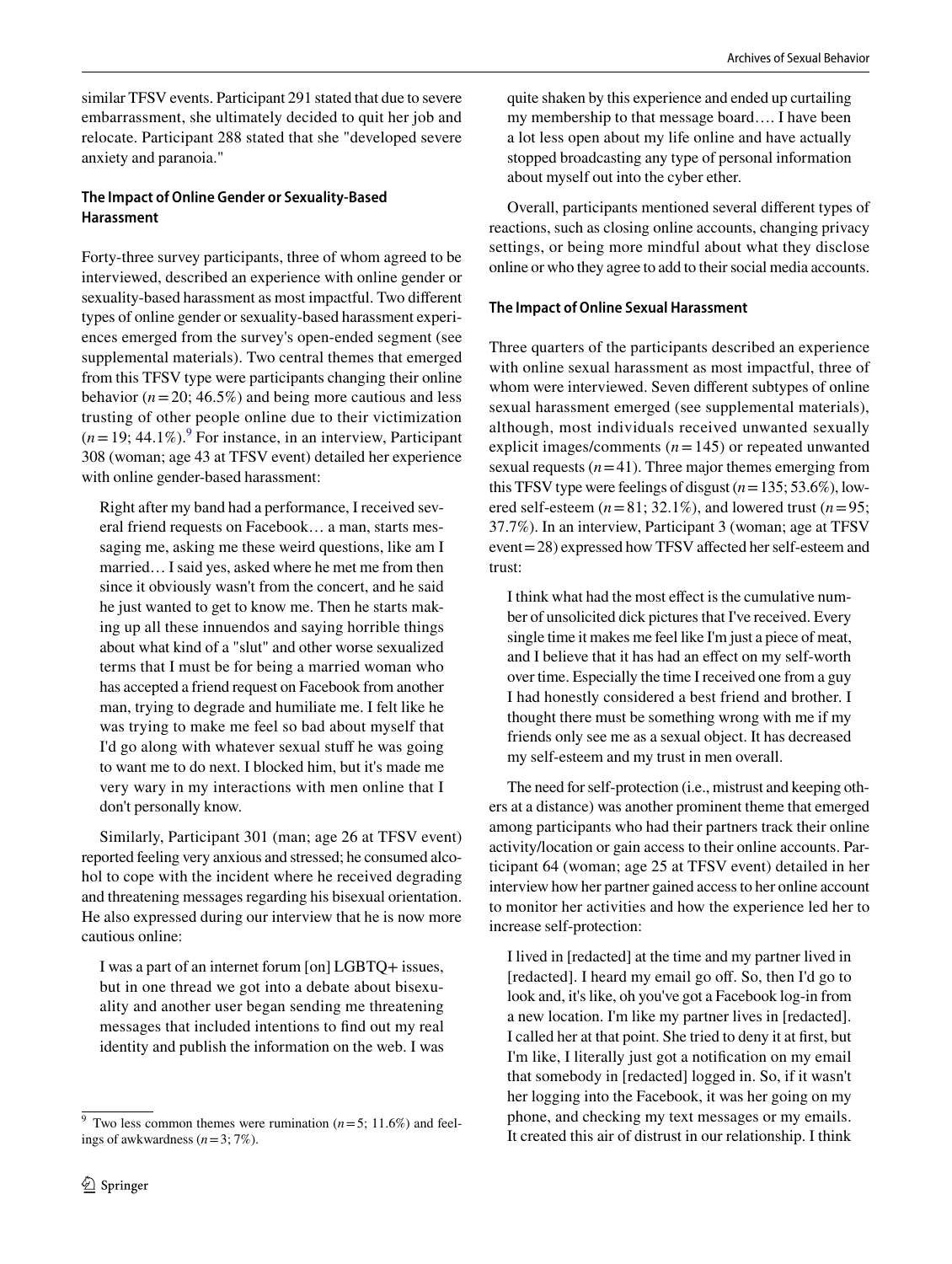that I have dealt with this experience by having a lack of trust in potential dating partners.

Overall, disgust, lowered self-esteem, and issues with trusting people permeated the stories of individuals who experienced online sexual harassment. These themes were expressed during their interviews and in their open-ended survey responses.

# **Discussion**

In the current study, we utilized a sequential mixed methods approach including a mixed-methods online survey and follow-up interviews to capture participants' experiences of TFSV victimization and subsequent psychological impacts. Here, we summarize our fndings by TFSV subgroup, integrating our quantitative and qualitative results to contextualize participants' lived experiences.

#### **Online Image‑Based Sexual Abuse**

Our quantitative fndings showed similar levels of psychological distress between victims of online image-based abuse and victims of online sexual aggression/coercion, which were heightened relative to the distress experienced by victims of online sexual harassment or online gender/sexuality-based harassment. A large proportion (∼70–81%) of victims of online image-based abuse had high level of stress and anxiety and were targets of severe bullying or gossip. More than half (∼55–61%) had high levels of depression and interpersonal issues because of their experience, and nearly half had thoughts of suicide and coped with their distress by consuming alcohol. In line with the current fndings, prior quantitative (Ruvalcaba & Eaton, [2020\)](#page-16-14) and qualitative (Bates, [2017\)](#page-15-2) studies have found a signifcant relationship between image-based sexual harassment (called "non-consensual pornography" in Ruvalcaba & Eaton, [2020](#page-16-14); or 'revenge porn' in Bates, [2017\)](#page-15-2) and anxiety, depression, somatic, and post-traumatic stress symptoms. Links between this form of victimization and coping through self-medication have also been noted (see Bates, [2017](#page-15-2)).

Our qualitative results (i.e., interviews and open-ended survey responses) offer a contextualization of why victims of online image-based abuse sufer greater distress than victims of other types of TFSV in the present work; we found several commonalities among participants' lived experiences with online image-based abuse within open-ended and interview responses. Participants were exposed to multiple types of victimization from multiple individuals, felt a loss of control over their privacy and sexuality, and feared future re-victimization. These multiple victimizations by multiple perpetrators may explain why victims of online image-based abuse report higher rates of distress and negative life consequences than victims of other forms of TFSV.

### **Online Sexual Aggression/Coercion**

Nearly all victims of online sexual aggression/coercion experienced high levels of anxiety and stress and almost half said their experience resulted in major relationship problems or relational aggression (i.e., the target of gossip). Existing studies on the psychological impacts of online sexual aggression/ coercion reveal mixed fndings; Howard's [\(2019\)](#page-16-24) quantitative study using a cross-sectional survey design of 27 respondent indicated no link between sextortion (i.e., a type of online sexual aggression or coercion) and psychological distress or self-esteem issues, though the author noted a lack of statistical power contributing to the null fndings. The opposite efect was found in a qualitative study of three sextortion cases; researchers discovered a relationship between sextortion, fear, helplessness, hopelessness, shame, humiliation, self-blame, psychological distress, and several cognitive, psychological, and behavioral precursors to suicidal behavior (e.g., suicidal ideation, depression, and self-harm; Nilsson et al., [2019](#page-16-25)). Our fndings support the notion that experiences of online sexual aggression/coercion are associated with negative psychological outcomes.

Our qualitative results revealed a combination of varying reactions to experiences with online sexual aggression/coercion, which may provide explanatory power for the mixed fndings in previous research. Some individuals experienced transient feelings of embarrassment without lasting impact, while others experienced sustained feelings of embarrassment and anxiety as well as engaged in exerted efforts to regain control over their lives. These mixed reactions may be due to diferences in TFSV event severity and victim–perpetrator relationship. For example, the negative harms associated with TFSV victimization for the three women participants in this subgroup were more signifcant than for the male participant in this subgroup. These women indicated high levels of stress and anxiety, and all were subjected to gossip related to their TFSV experience. However, in comparison, the man experienced less distress and negative impacts.

Though these fndings could be taken to support the currently dominant TFSV perspective—that TFSV is a genderbased harm against women—this interpretation fails to consider the intricacies of the context of the TFSV situation in this sample. Whereas our male participant had an experience with a stranger who took a video of his genitalia but never posted or disseminated the content, the women participants had experiences with intimate partners who took non-consensual videos of their sexual encounters and then proceeded to distribute/threaten to distribute the explicit content for an extended period. It is likely that, beyond victim gender, these diferences in TFSV event severity and victim-perpetrator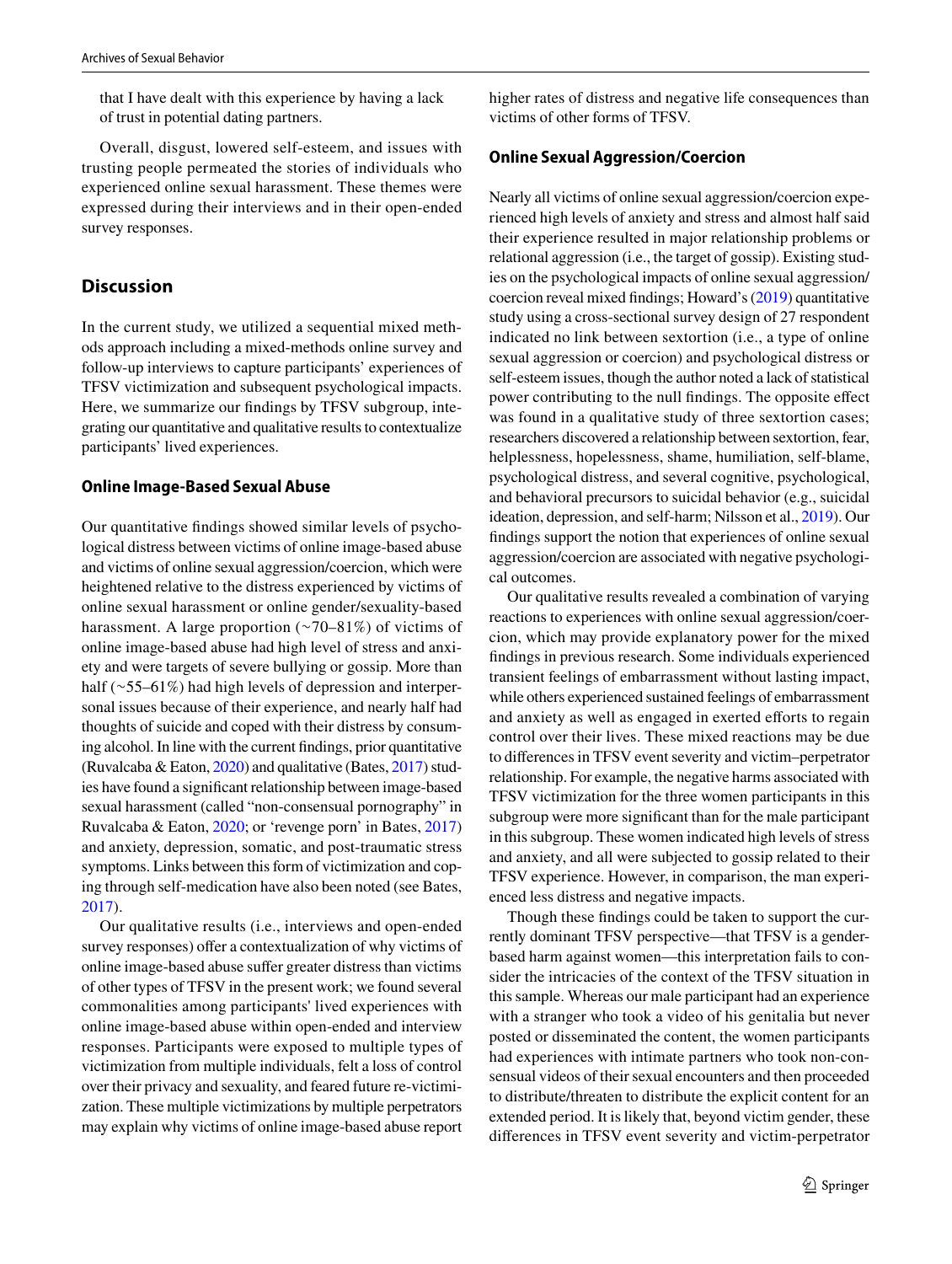relationship may afect the victim's social, psychological, or occupational functioning.

Indeed, victim-perpetrator relationships can signifcantly infuence the victim's experienced trauma level; victims of sexual assaults within the context of intimate relationships may suffer more negative consequences than those who are less interpersonally involved with the perpetrator (i.e., a stranger or an acquaintance; Culbertson & Dehle, [2001;](#page-16-26) Ullman & Siegel, [1993](#page-17-9)), perhaps due to a heightened likelihood of multiple victimizations (see Russell, [1990](#page-16-27)). Diferences in the relationship context of the TFSV events and the severity of the incident may explain the varied experiences of participants in the present work. Alternatively, some suggest that men may need to experience "harsher" forms of sexual violence to be negatively impacted by the experience. This has been attributed to sexuality norms for men (i.e., always wanting sex, ready for sex, or in a state of sexual arousal) as mitigating the impact of unwanted sexual activity. As such, men may view victimization experiences as neutral, inconsequential, or satisfactory (see Muehlenhard, [1998\)](#page-16-28). Future research should aim to further examine men's TFSV victimization experiences to better understand contextual factors, and the impact of masculinity norms, on men's psychosocial outcomes.

#### **Online Gender or Sexuality‑Based Harassment**

More than half of victims of online gender or sexuality-based reported lower levels of anxiety, stress, depression, and negative interpersonal and academic or occupational functioning relative to other victimization groups. Only a small proportion of victims of online gender or sexuality-based harassment reported high levels of stress, anxiety, depression, gossip, bullying, suicidal ideation, negative interpersonal impacts, and coping with alcohol. Our qualitative data revealed that most participants who experienced these forms of TFSV said that they changed their online behavior and became more cautious or less trusting of others.

A recent survey revealed that roughly 40% of online harassed individuals stated that they responded to the harassment by confronting or blocking their harasser(s) (Duggan, [2017](#page-16-29)), corroborating the phenomenon noted here whereby individuals changed their own behavior following victimization. That most participants in this subgroup reported relatively low levels of distress related to their victimization aligns with prior research suggesting that only one-third of Americans who experienced online harassment also reported mental and emotional stress as a result (Duggan, [2017](#page-16-29)). Of particular concern, however, is the fact that sexual minority individuals are particularly likely to experience online harassment, as well as reputational harms associated with this harassment (Lenhart et al., [2016](#page-16-30)). Online gender- and sexuality-based harassment may add to the societal and structural stressors experienced for LGBTQ + individuals and other minorities (i.e., minority stress; e.g., Frost et al., [2015;](#page-16-31) Matsick et al., [2020](#page-16-32); Meyer, [2003\)](#page-16-33), compounding feelings of exclusion and stigma. Future research should thus aim to specifcally examine this form of TFSV among individuals with marginalized gender and sexual identities.

#### **Online Sexual Harassment**

One-third of victims of online sexual harassment indicated high levels of stress and anxiety. Only a minority reported high levels of depression, relational aggression, suicidal thoughts, negative interpersonal impacts, and coping with alcohol. In interviews, victims of online sexual harassment expressed mostly feelings of repulsion, a reduction in selfesteem, and trust for others after receiving unsolicited genital images or sexual propositions or experiencing partner monitoring. Previous research has consistently revealed a positive correlation between partner cyber-monitoring and negative emotions in the relationship such as jealousy, suspiciousness (Utz et al., [2015](#page-17-10)), and hostility (Cohen et al., [2014\)](#page-16-34). Traumatic experiences, and by extension TFSV victimization, can lead to a profound distrust in others, especially when the trauma is inficted by an individual who is presumed to be trustworthy, such as a romantic partner. Therefore, a diminishment in trust can act as a self-preservation strategy to avoid being vulnerable to future victimizations (Taft et al., [2016](#page-17-11)).

Scholars have suggested that online sexual harassment is gendered, as women are more likely to experience this form of abuse than men. Indeed, some studies suggest that women who are harassed online are more likely to understand these experiences as being very or extremely upsetting than men (Vogel, [2021](#page-17-12)), though other studies have revealed small or no gender diferences in negative emotional impacts (see Duncan et al., [2019;](#page-16-35) Kaltiala-Heino et al., [2016\)](#page-16-36). Our quantitative fndings support theorizing of gender similarities in these impacts: women experienced more online sexual harassment than men but did not experience more negative emotional impacts associated with these events.

### **Is Technology‑Facilitated Sexual Violence a Gender‑Based Harm?**

TFSV has broadly been situated as a gender-based harm in existing literature; it is theorized that women are disproportionately victims of TFSV compared to men, and that the negative impacts associated with TFSV are gendered, such that women experience greater harm associated with TFSV (see Bates, [2015](#page-15-3); Henry & Powell, [2015;](#page-16-7) Powell & Henry, [2016\)](#page-16-2). Corroborating this theorizing, Powell and Henry's ([2016\)](#page-16-2) study revealed that women reported significantly higher rates of emotional distress associated with their TFSV victimization than men.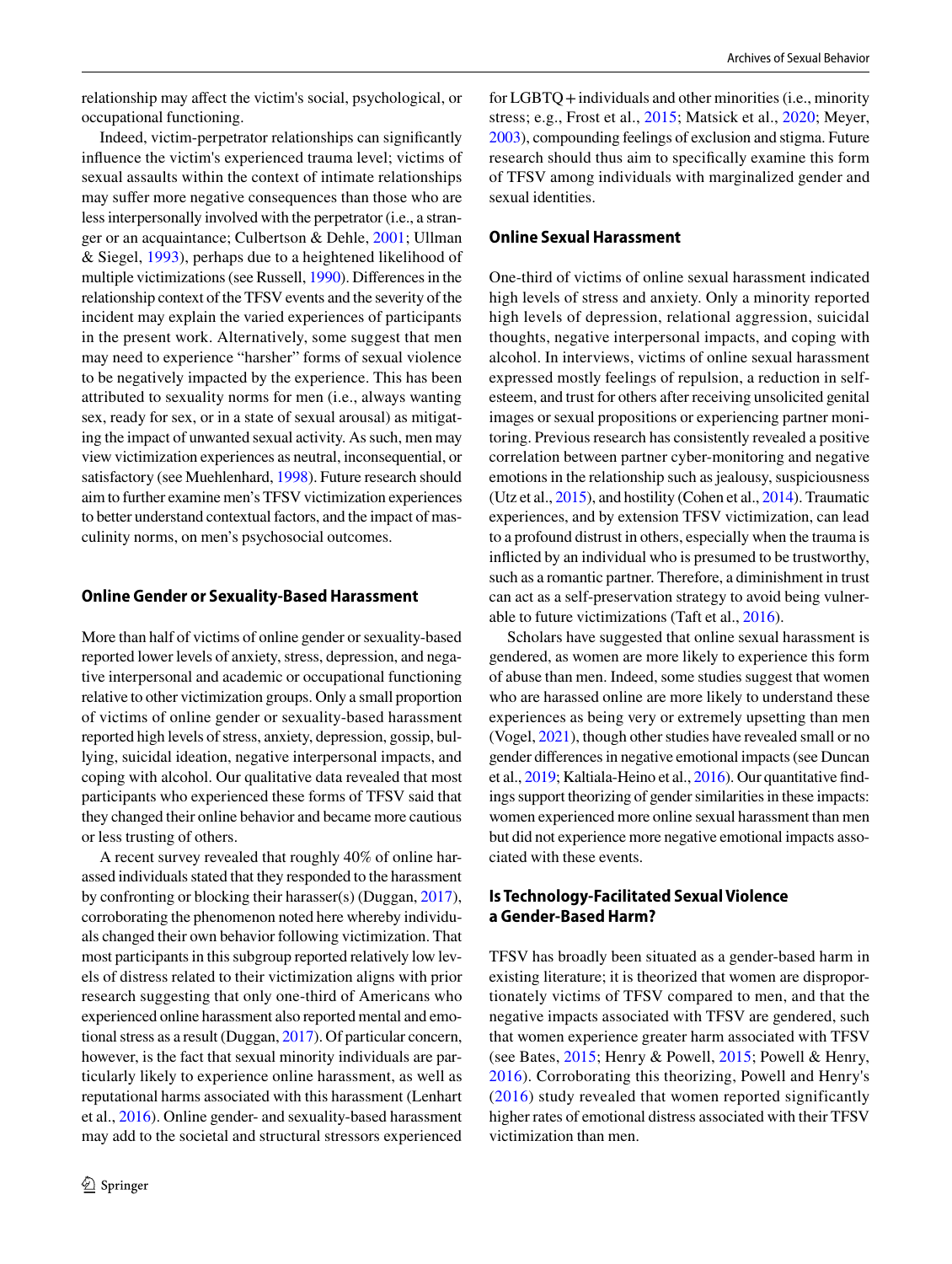The current investigation suggested contrary fndings when cumulative distress scores were assessed; women and men did not signifcantly difer on levels of negative impacts associated with TFSV victimization overall, even after considering distinct forms of TFSV victimization. When negative impact items were evaluated separately, among victims of online sexual harassment, men indicated experiencing more relational aggression (i.e., gossip) and maladaptive coping (i.e., alcohol consumption) than women—perhaps due to victimization severity and victim-perpetrator relationship, as explained above. However, for most analyses, we failed to fnd evidence of gender diferences. We found both women and men in the current investigation more likely to experience online sexual harassment than other forms of TFSV, and that women and men did not difer on the number of TFSV types experienced. Further, our qualitative interview responses from women and men victims of online image-based abuse revealed similar sentiments, such as feelings of being out of control and afraid of future victimization. Similarly, victims—both women and men—of online gender or sexuality-based harassment experienced stress and anxiety due to their victimization, and victims of online sexual harassment experienced disgust, self-esteem, and trust issues.

Our fndings indicate the necessity of evaluating a range of negative emotions and consequences of victimization such as stress, problematic alcohol consumption, negative academic, occupational, and/or interpersonal functioning to accurately assess gender diferences in trauma-related outcomes. However, we suggest that a more fruitful direction for future research may be to assess gender similarities, rather than gender diferences (see also Cole, [2009;](#page-16-16) Matsick et al., [2021;](#page-16-17) Wyer, [2018](#page-17-7)). Indeed, the results from a review of 46 meta-analyses demonstrated the importance of the gender similarities hypothesis as an alternative to the dominate diferences model in understanding psychological outcomes (e.g., self-esteem, coping, and depressive symptoms; Hyde, [2005](#page-16-15)). The present work provides preliminary evidence to challenge the predominant gender-based theory (i.e., diferences model) and highlights the importance of considering alternative perspectives/theoretical frameworks within the context of TFSV victimization research.

#### **Limitations**

The current study is not without limitations. As one of the frst exploratory mixed methods studies of TFSV, the negative impacts and themes associated with diferent types of online sexual victimization have not been shown/corroborated in previous research using a mixed-gender sample. The purpose of the present investigation was to expand the current literature by utilizing a mixed methods approach to gather a more comprehensive and inclusive understanding of the negative impacts of TFSV victimization from the perspective of both women and men. Although the current investigation utilized an extensive operational defnition of TFSV and a broad range of negative outcome variables, the survey and interview questions did not contain specifc items regarding the severity of the online content; a minority of individuals ofered a more descriptive account of their TFSV experience including the severity of the online content (e.g., nude, or semi-nude video/image), although most participants did not. Severity could not be assessed for each participant or within each TFSV group. Parallel limitations have also been found in previous research (Powell & Henry, [2016\)](#page-16-2). Future studies should consider potential diferences in varying severity of TFSV types, such as whether victims have had a nude or partially nude image of themselves distributed without their consent and how this may infuence the victim's perceived violation.

Further, given our total sample included a relatively homogenous group (e.g., primarily White heterosexual participants with some post-secondary education), future research should seek to study a more diverse (e.g., non-binary individuals, sexual and/or ethnic minorities) sample of TFSV victims to better understand how sexual orientation, ethnicity, and other personal dynamics (e.g., underlying mental health problems, online behavior and/or privacy security) moderate TFSV impacts. Though we did not exclude nonbinary individuals from the present work based on gender identity, we did not have any individuals in our sample who identifed as such. Further, our demographic variables were insufficient to capture trans identities as we did not specifically include identifers for trans-identifed people. Future work should prioritize inclusivity, and recruitment efforts should be made to specifcally sample marginalized group members.

Additionally, though the present results revealed that women and men were victimized at similar rates, and had similar psychological outcomes following TFSV experiences, it is possible that perpetrators commit TFSV against women and men for difering reasons. Thus, though outcomes may be the same across gender (though our claim to this remains limited given the lack of gender diversity in the present sample), mechanisms of victimization may difer. For example, men may be more likely to be targeted with sextortion due to their, on average, heightened fnancial resources relative to women<sup>10</sup>; further, in line with extant theorizing, control-based motivations may be more prevalent in victimizations of women. These difering mechanisms of victimization—which have the potential to result in similar outcomes—would beneft from closer examination. In particular, this theorizing points to the necessity of understanding perpetrator's perspectives on TFSV.

In addition, future studies should aim to recruit a larger sample of varying TFSV types as our statistical analyses were

<span id="page-14-0"></span><sup>10</sup> We thank an anonymous reviewer for raising this point.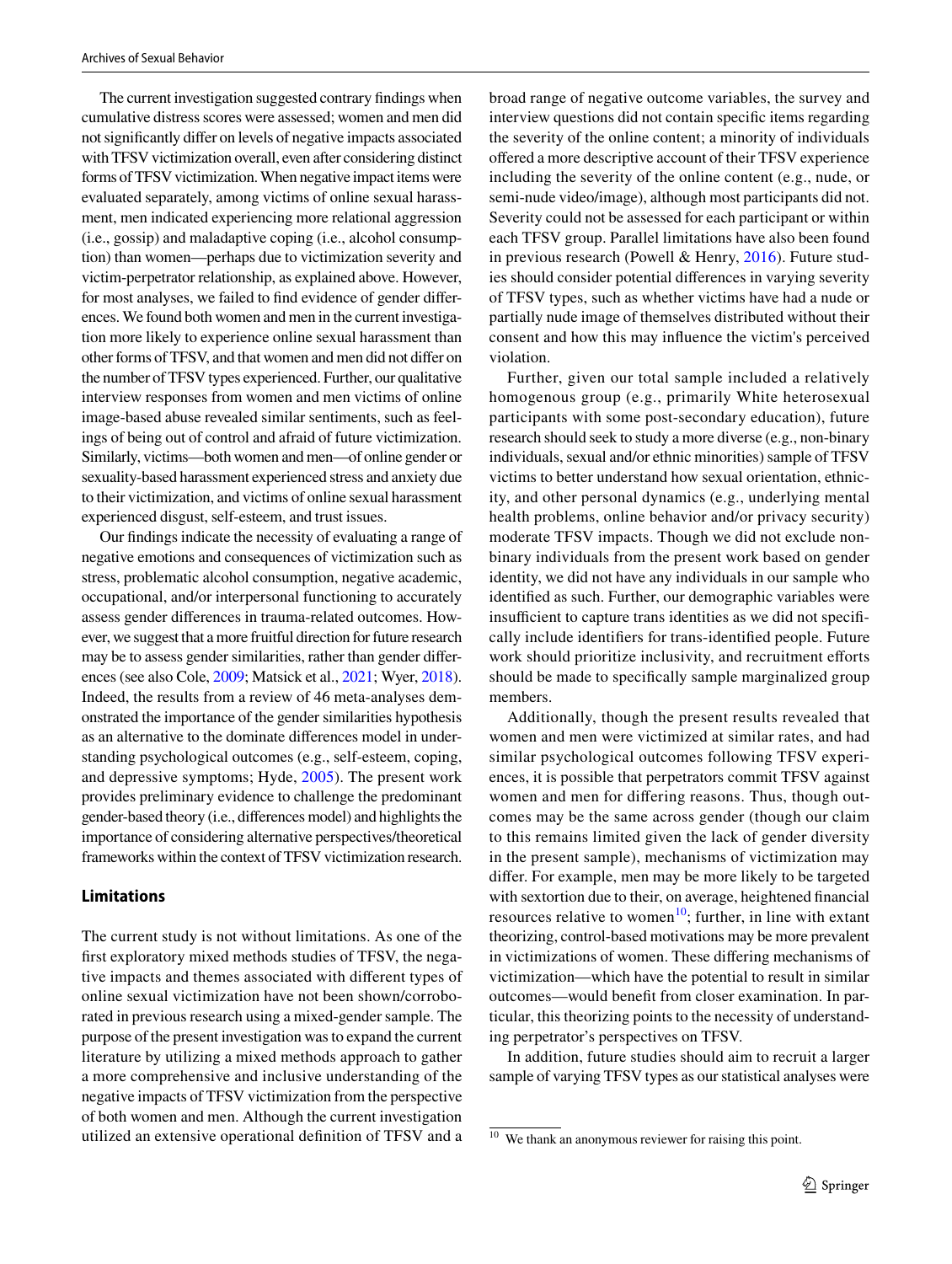limited by our small sample sizes, specifcally in the online sexual aggression/coercion group; this would improve the reliability and generalizability of the fndings. In addition, future studies should adopt methodology and statistical analyses that accommodate for non-independence of observations especially for participants who experience more than one type of TFSV. Measures of psychological impacts should be framed to accommodate multiple TFSV experiences or cooccurring TFSV types/subtypes. Based on this study's fndings, the TFSV Experience Impact Scale should be expanded to include mistrust, perceived loss of control, embarrassment, fear of future re-victimization, and online behavior changes. Finally, TFSV victimization experiences are not entirely isolated, as TFSV subtypes can co-occur during an incident. This co-occurrence was particularly apparent among victims of online image-based abuse; future research should consider these complexities.

#### **Conclusion**

Previous investigations have almost exclusively adopted the perspective that TFSV is a gender-based harm and have employed solely qualitative (Bates, [2017](#page-15-2)) or quantitative (Powell & Henry, [2016\)](#page-16-2) methodologies. This study is the frst to use a mixed methods approach to examine a wide range of TFSV victimizations and impacts. Overall, participants experienced anxiety, stress, depression, loss of control, mistrust, multiple victimizations, poor academic/occupation functioning, problematic alcohol consumption, embarrassment, and online behavior changes due to TFSV victimization. Victims of online image-based sexual abuse reported higher rates of distress and negative consequences than other forms of TFSV, which may be due to multiple victimizations executed by various perpetrators.

Furthermore, our fndings support the notion that women's and men's psychological experiences are more similar than diferent (see Hyde, [2005\)](#page-16-15). Though we did fnd small diferences for victims of online sexual harassment, with men more likely to report being subjected to gossip and to consume alcohol more frequently to cope with their experience, there was no diference in cumulative distress scores between women and men within each TFSV victimization type. Further, we found no diferences in the number of different TFSV incidents experienced between women and men—both experienced on average two types of TFSV. Our qualitative responses illuminated similar themes and experiences among women and men who experienced image-based abuse, online gender or sexuality-based harassment, and online sexual harassment.

In sum, our fndings support the conclusion that TFSV is not exclusively a gender-based harm predominately used to target or harm women. Specifcally, evidence from this study suggests that TFSV experiences are similar for women and men for most TFSV types. It is clear from the qualitative themes that TFSV is used against both women and men to exert power, control, or to humiliate victims (e.g., themes include victims trying to reclaim control, embarrassment, fear of re-victimization, or changing online behavior). Indeed, more research is needed to clarify these fndings. The present study demonstrates the negative impact TFSV has on both women and men and highlights the need for greater awareness and increased support for all victims of the diverse forms of sexual violence included under the TFSV umbrella and beyond.

**Supplementary Information** The online version contains supplementary material available at<https://doi.org/10.1007/s10508-021-02226-y>.

**Funding** The author(s) received no financial support for the research, authorship, and/or publication of this article.

## **Compliance with Ethical Standards**

**Conflict of interest** The author(s) declared no potential conficts of interest with respect to the research, authorship, and/or publication of this article.

**Ethical Approval** All procedures performed in studies involving human participants were in accordance with the ethical standards of the institutional and/or national research committee and with the 1964 Helsinki Declaration and its later amendments or comparable ethical standards.

**Informed Consent** Informed consent was obtained from all individual participants included in the study.

## **References**

- <span id="page-15-1"></span>Barak, A. (2005). Sexual harassment on the internet. *Social Science Computer Review, 23*(1), 77–92. [https://doi.org/10.1177/08944](https://doi.org/10.1177/0894439304271540) [39304271540](https://doi.org/10.1177/0894439304271540)
- <span id="page-15-3"></span>Bates, S. (2015). *"Stripped": An analysis of revenge porn victims' lives after victimization* (Identifer: etd9124) [Master's thesis, Simon Fraser University]. Summit: SFU Research Repository.
- <span id="page-15-2"></span>Bates, S. (2017). Revenge porn and mental health: A qualitative analysis of the mental health efects of revenge porn on female survivors. *Feminist Criminology, 12*(1), 22–42. [https://doi.org/10.1177/](https://doi.org/10.1177/1557085116654565) [1557085116654565](https://doi.org/10.1177/1557085116654565)
- <span id="page-15-4"></span>Bennett, D. S., Ambrosini, P. J., Kudes, D., Metz, C., & Rabinovich, H. (2005). Gender diferences in adolescent depression: Do symptoms difer for boys and girls? *Journal of Afective Disorders, 89*(1–3), 35–44. <https://doi.org/10.1016/j.jad.2005.05.020>
- <span id="page-15-6"></span>Braun, V., Clarke, V., & Gray, D. (2017). Innovations in qualitative methods. In B. Gough (Ed.), *The Palgrave handbook of critical social psychology* (pp. 243–266). Palgrave Macmillan.
- <span id="page-15-5"></span>Braun, V., Clarke, V., Boulton, E., Davey, L., & McEvoy, C. (2021). The online survey as a qualitative research tool. *International Journal of Social Research Methodology*, *24*, 641–654. [https://doi.org/10.](https://doi.org/10.1080/13645579.2020.1805550) [1080/13645579.2020.1805550](https://doi.org/10.1080/13645579.2020.1805550)
- <span id="page-15-0"></span>Brown, K. (2021). South Carolina inmate pleads guilty in blackmail scheme of Greenville army veteran. *Greenville News*. [https://www.](https://www.greenvilleonline.com/story/news/local/2021/05/17/south-carolina-inmate-pleads-guilty-blackmail-plot-greenville-army-veteran/5097333001/) [greenvilleonline.com/story/news/local/2021/05/17/south-carol](https://www.greenvilleonline.com/story/news/local/2021/05/17/south-carolina-inmate-pleads-guilty-blackmail-plot-greenville-army-veteran/5097333001/)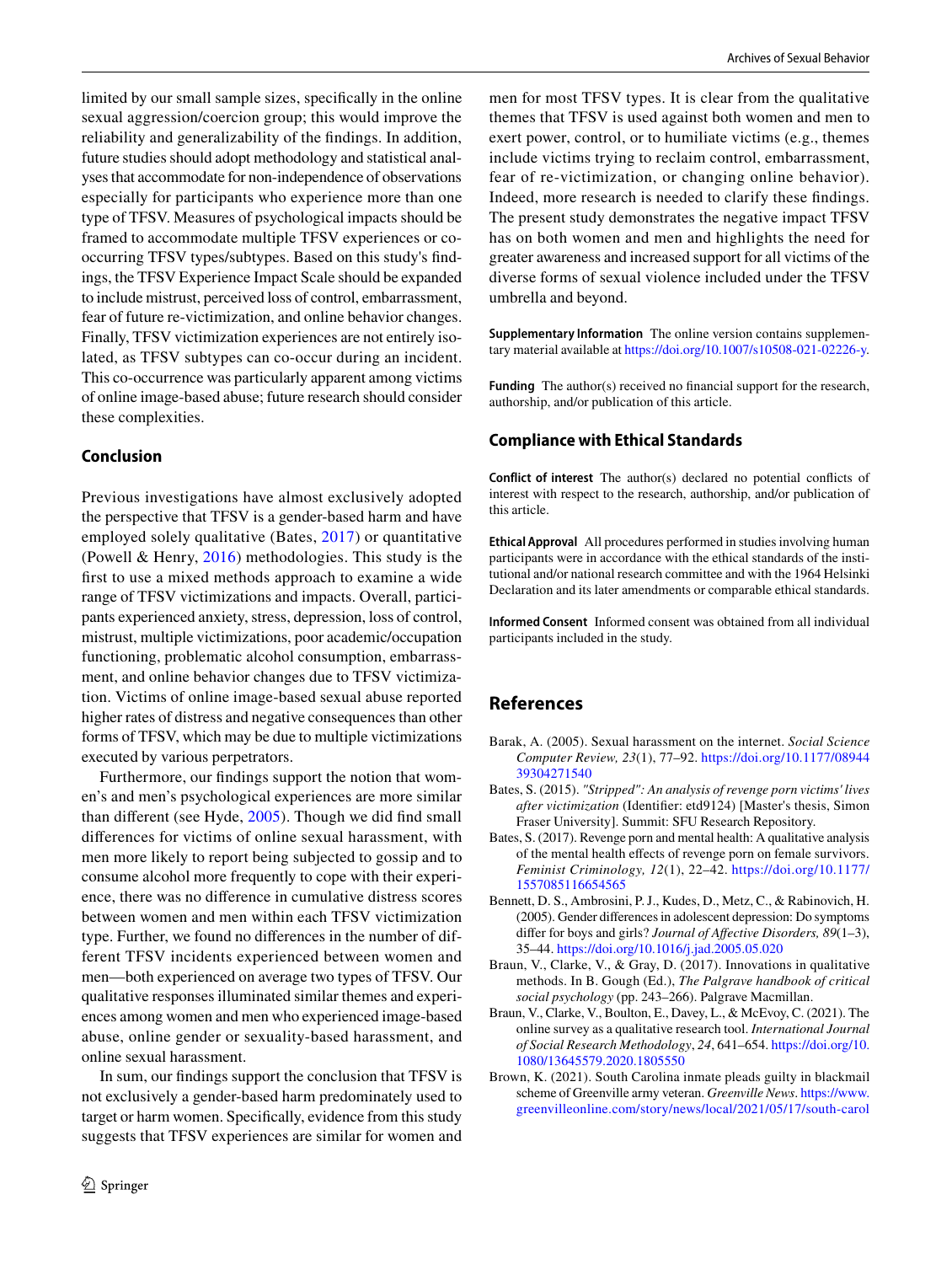[ina-inmate-pleads-guilty-blackmail-plot-greenville-army-veter](https://www.greenvilleonline.com/story/news/local/2021/05/17/south-carolina-inmate-pleads-guilty-blackmail-plot-greenville-army-veteran/5097333001/) [an/5097333001/](https://www.greenvilleonline.com/story/news/local/2021/05/17/south-carolina-inmate-pleads-guilty-blackmail-plot-greenville-army-veteran/5097333001/)

- <span id="page-16-9"></span>Champion, A., Oswald, F., & Pedersen, C. L. (2021). Technology-facilitated sexual violence & suicide risk: A serial mediation model investigating bullying, depression, perceived burdensomeness, and thwarted belongingness. *Canadian Journal of Human Sexuality, 30*(1), 125–141.<https://doi.org/10.3138/cjhs.2020-0044>
- <span id="page-16-34"></span>Cohen, E. L., Bowman, N. D., & Borchert, K. (2014). Private firts, public friends: Understanding romantic jealousy responses to an ambiguous social network site message as a function of message access exclusivity. *Computers in Human Behavior, 35*, 535–541. <https://doi.org/10.1016/j.chb.2014.02.050>
- <span id="page-16-16"></span>Cole, E. R. (2009). Intersectionality and research in psychology. *American Psychologist, 64*(3), 170–180. [https://doi.org/10.1037/a0014](https://doi.org/10.1037/a0014564) [564](https://doi.org/10.1037/a0014564)
- <span id="page-16-8"></span>Cripps, J. (2016). *Forms of technology-facilitated sexual violence and university women's psychological functioning*. Unpublished doctoral dissertation, University of Toronto.
- <span id="page-16-26"></span>Culbertson, K. A., & Dehle, C. (2001). Impact of sexual assault as a function of perpetrator type. *Journal of Interpersonal Violence, 16*(10), 992–1007.<https://doi.org/10.1177/088626001016010002>
- <span id="page-16-21"></span>Dean, M. (2012). The story of Amanda Todd. *The New Yorker*. [https://www.](https://www.newyorker.com/culture/culture-desk/the-story-of-amanda-todd) newyo rker. com/ cultu re/ cultu re- desk/ [the-story-of-amanda-todd](https://www.newyorker.com/culture/culture-desk/the-story-of-amanda-todd)
- <span id="page-16-18"></span>Department of Justice. (2017). *Putting children's interest frst-federalprovincial-territorial consultations on custody and access and child support*. Government of Canada. [https://www.justice.gc.ca/](https://www.justice.gc.ca/eng/rp-pr/fl-lf/famil/cons/consdoc/cscam-paem.html) [eng/rp-pr/f-lf/famil/cons/consdoc/cscam-paem.html](https://www.justice.gc.ca/eng/rp-pr/fl-lf/famil/cons/consdoc/cscam-paem.html)
- <span id="page-16-4"></span>Diebelius, G. (2017). Woman sacked after ex posted revenge porn to her boss. *Metro News UK*. [https://metro.co.uk/2017/01/17/woman](https://metro.co.uk/2017/01/17/woman-sacked-after-ex-posted-revenge-porn-to-her-boss-6385895/)[sacked-after-ex-posted-revenge-porn-to-her-boss-6385895/](https://metro.co.uk/2017/01/17/woman-sacked-after-ex-posted-revenge-porn-to-her-boss-6385895/)
- <span id="page-16-11"></span>Douglass, C. H., Wright, C. J. C., Davis, A. C., & Lim, M. S. C. (2018). Correlates of in-person and technology-facilitated sexual harassment from an online survey among young Australians. *Sexual Health, 15*(4), 361–365.<https://doi.org/10.1071/SH17208>
- <span id="page-16-29"></span>Duggan, M. (2017). *Online harassment 2017*. Pew Research Center. <https://www.pewinternet.org/2017/07/11/online-harassment-2017/>
- <span id="page-16-35"></span>Duncan, N., Zimmer-Gembeck, M. J., & Furman, W. (2019). Sexual harassment and appearance-based peer victimization: Unique associations with emotional adjustment by gender and age. *Journal of Adolescence, 75*, 12–21. [https://doi.org/10.1016/j.adolescence.](https://doi.org/10.1016/j.adolescence.2019.06.016) [2019.06.016](https://doi.org/10.1016/j.adolescence.2019.06.016)
- <span id="page-16-0"></span>Farzan, A. N. (2019). A veteran's suicide was blamed on depression. Then police found threatening texts sent from prison. *The Washington Post*. [https://www.washingtonpost.com/nation/2019/05/14/](https://www.washingtonpost.com/nation/2019/05/14/veterans-suicide-was-blamed-depression-then-police-found-threatening-texts-sent-prison/) [veterans-suicide-was-blamed-depression-then-police-found-threa](https://www.washingtonpost.com/nation/2019/05/14/veterans-suicide-was-blamed-depression-then-police-found-threatening-texts-sent-prison/) [tening-texts-sent-prison/](https://www.washingtonpost.com/nation/2019/05/14/veterans-suicide-was-blamed-depression-then-police-found-threatening-texts-sent-prison/)
- <span id="page-16-23"></span>Field, A. (2013). *Discovering statistics using IBM SPSS statistics and sex and drugs and rock 'n' roll* (4th ed.). Sage Publications.
- <span id="page-16-31"></span>Frost, D. M., Lehavot, K., & Meyer, I. H. (2015). Minority stress and physical health among sexual minority individuals. *Journal of Behavioral Medicine, 38*(1), 1–8. [https://doi.org/10.1007/](https://doi.org/10.1007/s10865-013-9523-8) [s10865-013-9523-8](https://doi.org/10.1007/s10865-013-9523-8)
- <span id="page-16-12"></span><span id="page-16-7"></span>Helgeson, V. (2012). *The psychology of gender* (4th ed.). Prentice Hall. Henry, N., & Powell, A. (2015). Embodied harms: Gender, shame, and technology-facilitated sexual violence. *Violence Against Women,*
- <span id="page-16-10"></span>*21*(6), 758–779.<https://doi.org/10.1177/1077801215576581> Henry, N., & Powell, A. (2016). Sexual violence in the digital age: The
- scope and limits of criminal law. *Social and Legal Studies, 25*(4), 397–418.<https://doi.org/10.1177/0964663915624273>
- <span id="page-16-1"></span>Henry, N., & Powell, A. (2018). Technology-facilitated sexual violence: A literature review of empirical research. *Trauma, Violence & Abuse, 19*(2), 195–208. [https://doi.org/10.1177/1524838016](https://doi.org/10.1177/1524838016650189) [650189](https://doi.org/10.1177/1524838016650189)
- <span id="page-16-24"></span>Howard, T. (2019). *Sextortion: Psychological efects experienced and seeking help and reporting among emerging adults*. Unpublished

doctoral dissertation, Walden University. [https://scholarworks.](https://scholarworks.waldenu.edu/dissertations/6584) [waldenu.edu/dissertations/6584](https://scholarworks.waldenu.edu/dissertations/6584)

- <span id="page-16-15"></span>Hyde, J. S. (2005). The gender similarities hypothesis. *American Psychologist, 60*(6), 581–592. [https://doi.org/10.1037/0003-066X.](https://doi.org/10.1037/0003-066X.60.6.581) [60.6.581](https://doi.org/10.1037/0003-066X.60.6.581)
- <span id="page-16-36"></span>Kaltiala-Heino, R., Fröjd, S., & Marttunen, M. (2016). Sexual harassment victimization in adolescence: Associations with family background. *Child Abuse & Neglect, 56*, 11–19. [https://doi.org/](https://doi.org/10.1016/j.chiabu.2016.04.005) [10.1016/j.chiabu.2016.04.005](https://doi.org/10.1016/j.chiabu.2016.04.005)
- <span id="page-16-5"></span>Kaye, R. (2010). How a cell phone picture led to girl's suicide. *CNN Living*. [https://www.cnn.com/2010/LIVING/10/07/hope.witsells.](https://www.cnn.com/2010/LIVING/10/07/hope.witsells.story/) [story/](https://www.cnn.com/2010/LIVING/10/07/hope.witsells.story/)
- <span id="page-16-13"></span>Khan, A. A., Gardner, C. O., Prescott, C. A., & Kendler, K. S. (2002). Gender diferences in the symptoms of major depression in opposite-sex dizygotic twin pairs. *American Journal of Psychiatry, 159*(8), 1427–1429.<https://doi.org/10.1176/appi.ajp.159.8.1427>
- <span id="page-16-30"></span>Lenhart, A., Ybarra, M., Zickuhr, K., & Price-Feeney, M. (2016). *Online harassment, digital abuse, and cyberstalking in America*. Center for Innovative Public Health Research and Data & Society Research Institute. [https://innovativepublichealth.org/wp-content/](https://innovativepublichealth.org/wp-content/uploads/2_Online-Harassment-Report_Final.pdf) [uploads/2\\_Online-Harassment-Report\\_Final.pdf](https://innovativepublichealth.org/wp-content/uploads/2_Online-Harassment-Report_Final.pdf)
- <span id="page-16-17"></span>Matsick, J. L., Kruk, M., Oswald, F., & Palmer, L. (2021). Bridging feminist psychology and open science: Feminist tools and shared values inform best practices for science reform. *Psychology of Women Quarterly, 45*, 412–429. [https://doi.org/10.1177/03616](https://doi.org/10.1177/03616843211026564) [843211026564](https://doi.org/10.1177/03616843211026564)
- <span id="page-16-32"></span>Matsick, J. L., Wardecker, B. M., & Oswald, F. (2020). Treat sexual stigma to heal health disparities: Improving sexual minorities' health outcomes. *Policy Insights from the Behavioral and Brain Sciences, 7*(2), 205–213. [https://doi.org/10.1177/2372732220](https://doi.org/10.1177/2372732220942250) [942250](https://doi.org/10.1177/2372732220942250)
- <span id="page-16-20"></span>McHugh, M. L. (2012). Interrater reliability: The kappa statistic. *Biochemia Medica, 22*(3), 276–282.
- <span id="page-16-33"></span>Meyer, I. H. (2003). Prejudice, social stress, and mental health in lesbian, gay, and bisexual populations: Conceptual issues and research evidence. *Psychological Bulletin, 129*(5), 674–697. [https://doi.org/](https://doi.org/10.1037/0033-2909.129.5.674) [10.1037/0033-2909.129.5.674](https://doi.org/10.1037/0033-2909.129.5.674)
- <span id="page-16-28"></span>Muehlenhard, C. L. (1998). The importance and danger of studying sexually aggressive women. In P. Anderson & C. S. Johnson (Eds.), *Sexually aggressive women* (pp. 19–48). The Guilford Press.
- <span id="page-16-6"></span>Mungin, L. (2012). Bullied Canadian teen leaves behind chilling You-Tube video*. CNN World*. [https://www.cnn.com/2012/10/12/world/](https://www.cnn.com/2012/10/12/world/americas/canada-teen-bullying/index.html) [americas/canada-teen-bullying/index.html](https://www.cnn.com/2012/10/12/world/americas/canada-teen-bullying/index.html)
- <span id="page-16-22"></span>Nicholson, K., & Kubinec, V. (2018). Police officer in 'revenge porn' case sues over distribution of intimate images. *CBC News*. [https://](https://www.cbc.ca/news/canada/manitoba/police-officer-in-revenge-porn-case-sues-over-distribution-of-intimate-images-1.4633846) www.cbc.ca/news/canada/manitoba/police-officer-in-revenge[porn-case-sues-over-distribution-of-intimate-images-1.4633846](https://www.cbc.ca/news/canada/manitoba/police-officer-in-revenge-porn-case-sues-over-distribution-of-intimate-images-1.4633846)
- <span id="page-16-25"></span>Nilsson, M. G., Tzani-Pepelasis, C., Ioannou, M., & Lester, D. (2019). Understanding the link between sextortion and suicide. *International Journal of Cyber Criminology, 13*(1), 55–69. [https://doi.](https://doi.org/10.5281/zenodo.3402357) [org/10.5281/zenodo.3402357](https://doi.org/10.5281/zenodo.3402357)
- <span id="page-16-3"></span>Patel, U., & Roesch, R. (2020). The prevalence of technology-facilitated sexual violence: A meta-analysis and systematic review. *Trauma, Violence & Abuse*.<https://doi.org/10.1177/1524838020958057>
- <span id="page-16-2"></span>Powell, A., & Henry, N. (2016). Technology-facilitated sexual violence victimization: Results from an online survey of Australian adults. *Journal of Interpersonal Violence, 34*(17), 3637–3665. [https://doi.](https://doi.org/10.1177/0886260516672055) [org/10.1177/0886260516672055](https://doi.org/10.1177/0886260516672055)
- <span id="page-16-19"></span>Rosen, L. D., Whaling, K., Carrier, L. M., Cheever, N. A., & Rokkum, J. (2013). The media and technology usage and attitudes scale: An empirical investigation. *Computers in Human Behavior, 29*(6), 2501–2511.<https://doi.org/10.1016/j.chb.2013.06.006>
- <span id="page-16-27"></span>Russell, D. E. H. (1990). *Rape in marriage*. Indiana University Press.
- <span id="page-16-14"></span>Ruvalcaba, Y., & Eaton, A. A. (2020). Nonconsensual pornography among U.S. adults: A sexual scripts framework on victimization,